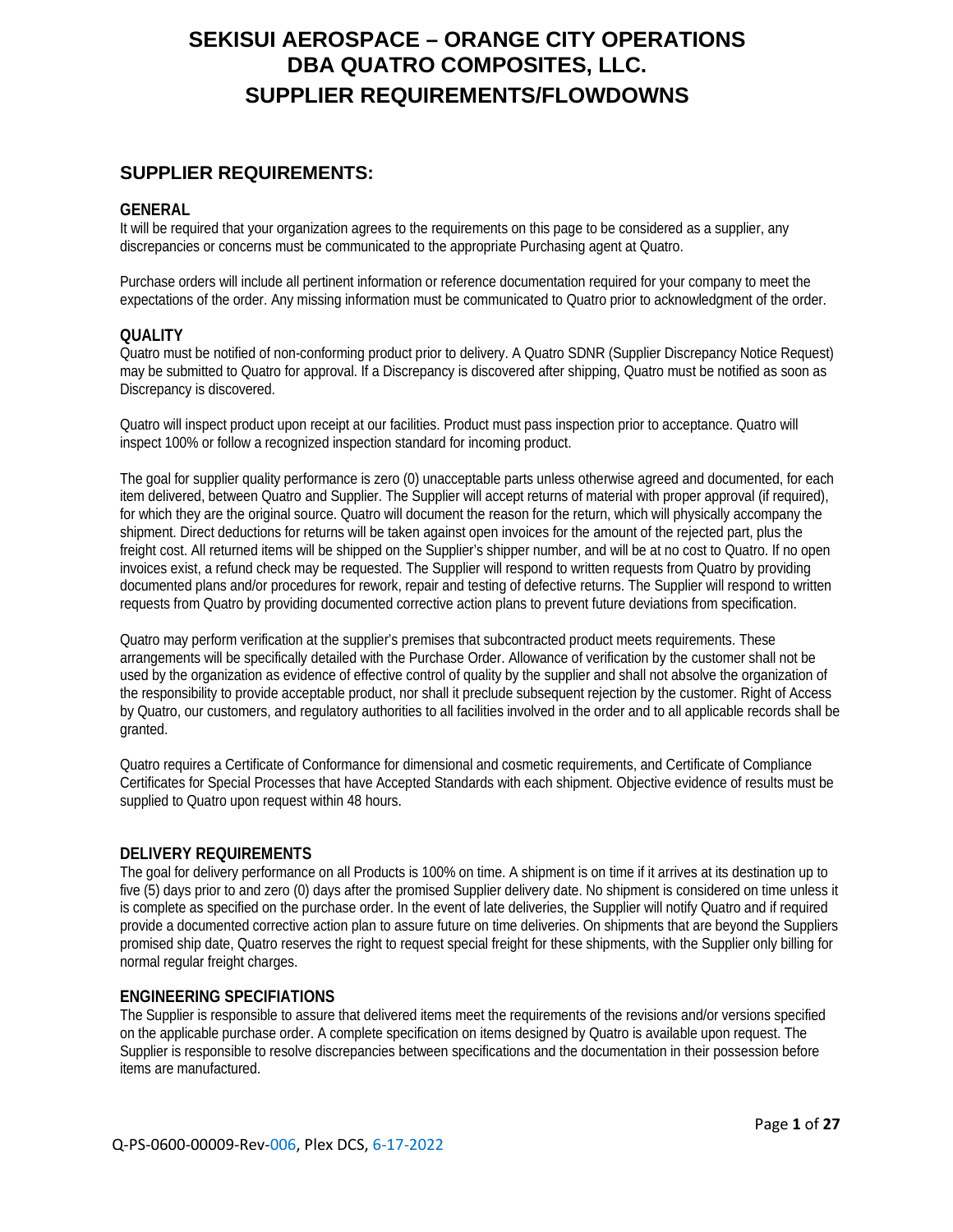Quatro may require that an approved special process provider be used. This will be specifically referred to on the Purchase Order.

Quatro must approve sub-tier contractors. Also all applicable requirements, including key characteristics, must be included in the purchasing documents to the sub-tier contractor.

#### **PACKAGING/SHIPPING**

The Supplier shall provide packaging and shipping methods so as to prevent mechanical and electrical damage to the end product. Packing list needs to show Purchase Order number, Part number, total number of articles shipped and shipment date and must be affixed to the outside of the container. Unless disclosed and agreed to prior to submitting an order, no added packaging and handling charges will be paid by Quatro.

#### **CHANGE NOTIFICATION**

Quatro must be notified prior to any changes being made to your raw material, components, specifications, production processes, manufacturing equipment, manufacturing location, sub-tiers, etc. which may affect the properties, quality, functionality or delivery of the product or material supplied to Quatro. At a minimum, the change notice must include Supplier's affected part number, date of implementation, serial number effectivity of the assembly that is changed, reason for the change and specific details of the change. This change notice must be sent to Quatro a minimum of thirty (30) calendar days in advance of the proposed implementation date. Quatro then has fifteen (15) days to respond to Supplier with approval of the change, disapproval of the change or a request for samples for evaluation (Delta FAI). A change cannot be implemented until Quatro submits a written authorization to the Supplier.

#### **COMPLIANCE**

Where applicable, Supplier will maintain compliance to industry standards and product listings such as UL, CSA, IEC, etc. for all Products delivered to Quatro. Additionally, Supplier will maintain compliance with government regulations including reporting, record keeping, and production testing applicable to the manufacture of products delivered to Quatro.

Quatro may audit or use a 3<sup>rd</sup> party auditor to audit the Supplier's quality system upon written advance notification.

Quatro, our customers, and regulatory authorities may have access to all applicable records, and to all facilities involved in the fulfillment of the purchase order.

### **RECORD RETENTION**

Supplier shall maintain clear, accurate records of acceptance activities for each product delivered to Quatro. These records shall include the test/inspection criteria, revision level of documents/equipment/software used, activities performed (planning, routing or traveler sheets), dates of test/inspection, results and identification of the individual(s) conducting the activities. Where applicable these records should include a list of the equipment used for test/inspection, along with serial number identification if applicable. The Supplier shall store all records retained for the Product, for a period of time equivalent to the design and expected life of the Product. In no case should this be less than 10 years from the date of release for commercial distribution by the Supplier.

#### **LIMITED DISTRIBUTION**

A receiving party will limit access to Proprietary Information (i.e. technical drawings) it receives to its employees who have a "need to know" the Proprietary Information for the purposes of the Program. A receiving party will copy Proprietary Information only as reasonably necessary for it to complete the purposes of this Agreement. In the event that a receiving party uses contract labor personnel in the operation of its business and the receiving needs to disclose the Proprietary Information on such contract labor personnel to prepare and submit a bid as permitted by this Agreement, the receiving party may disclose Proprietary Information to contract labor personnel, provided that the contract labor personnel are under an obligation to hold such information in confidence under terms and conditions at least as restrictive as the terms and conditions of this agreement.

#### **PAYMENT TERMS**

All payment terms are to be negotiated and agreed to prior to acceptance of any Quatro orders. Unless otherwise agreed to, all prices are assumed to be USD currency. Should a Supplier accept a Quatro purchase order without first agreeing to terms, Net 30 payment will be the assumed terms.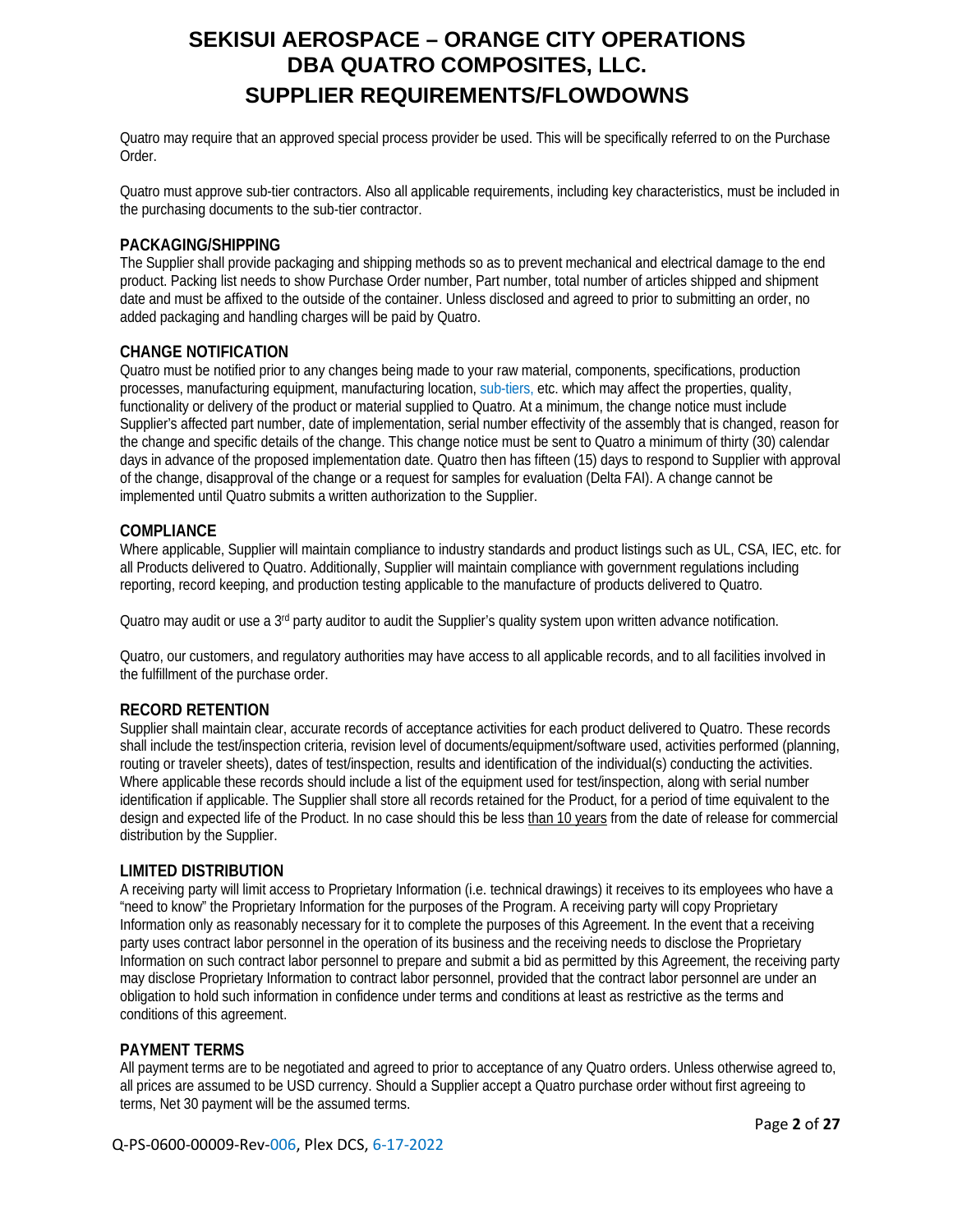## **SUPPLIER FLOWDOWN REQUIREMENTS:**

## **1. REVIEW**

- 1.1. Seller hereby grants, and shall cause any of its subcontractors or suppliers to grant, to the right to visit the facility of Seller or any of its subcontractors or suppliers during operating hours to review progress and performance with respect to production, schedule, cost, quality and protection of Quatro proprietary rights under any Order. Any Quatro representative shall be allowed access to all areas used for the performance of the Agreement. Such access shall be subject to the regulations of any governmental agency regarding admissibility and movement of personnel on the premises of Seller or any of its subcontractors or suppliers.
- 1.2. Seller hereby grants, and shall cause any of its subcontractors or suppliers to grant, to the right of access by our organization, our customers and regulatory authorities to the applicable areas of all facilities, at any level of the supply chain, involved in the order and to all applicable records.
- 1.3. Quatro shall notify Seller prior to any visit. Such notice shall contain the names, citizenship and positions of the visiting personnel and the duration and purpose of such visit.
- 1.4. If the supplier maintains a QMS Manual and first level QMS procedures in their native language (not English) including other documents required to conform to customer requirements, the English language equivalent must be maintained and takes precedence.
- 1.5. The supplier must understand the importance of ethical behavior and implement ethical behavior in all their activities.

## **2. SELLER'S DISCLOSURE**

- 2.1. Seller shall provide written notification to Quatro within one (1) day when a nonconformance is determined to exist, or is suspected to exist, on Product already delivered to Quatro under any Order. When the following is known, written notification shall include:
- 2.2. Affected process or Product number and name.
- 2.3. Description of the problem (i.e., what it is and what it should be).
- 2.4. Quantity, dates and destination of shipment delivered.
- 2.5. Suspect/affected serial number(s) or date codes, when applicable.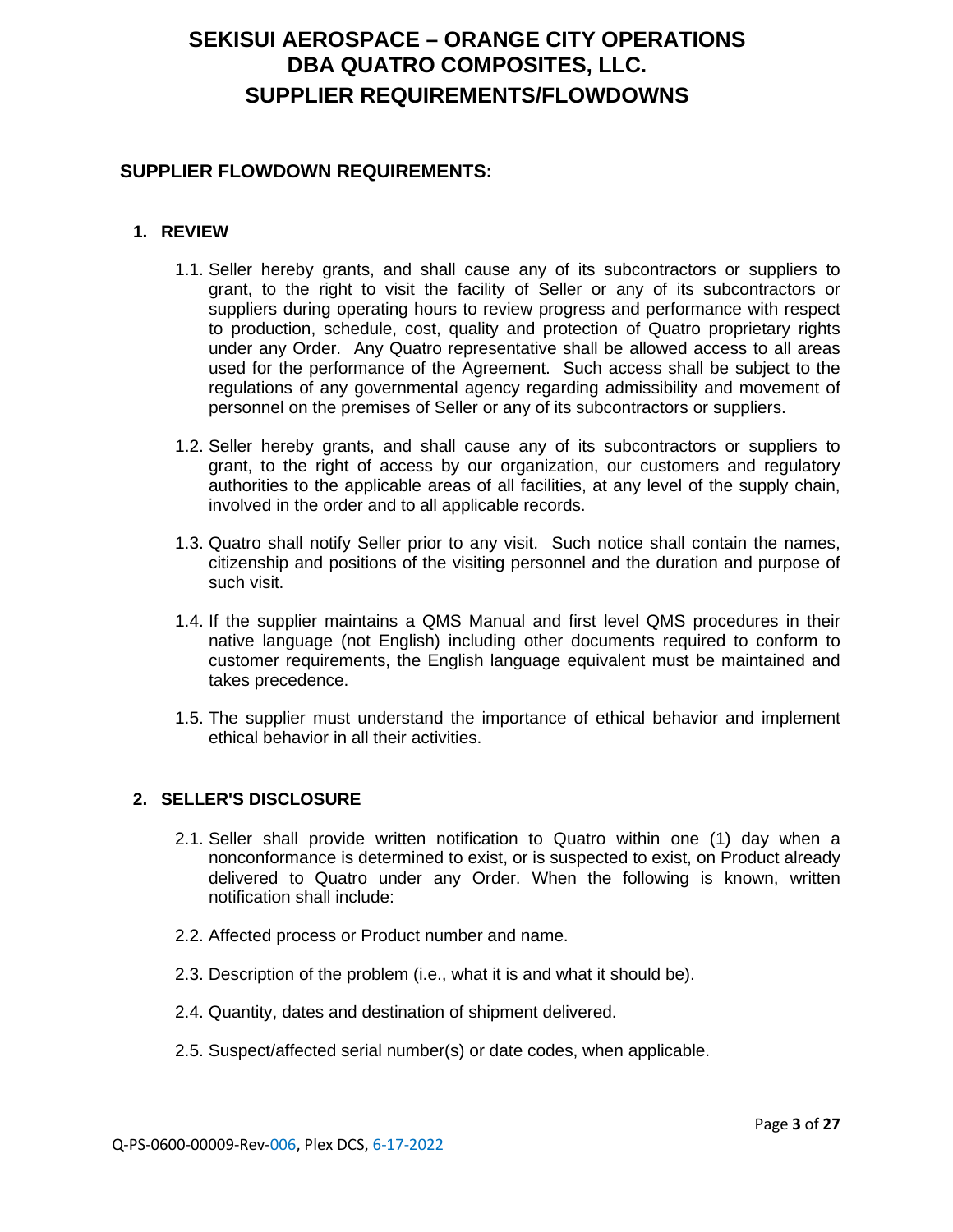- 2.6. The Seller shall notify the Quatro Procurement Representative and the Quatro Supplier Quality Field Representative for the Quatro location where the Product was delivered.
- 2.7. If the nonconforming condition has been previously identified by Quatro, using a Nonconformance Record or other equivalent means and requesting a corrective action response, the Seller shall notify the Quatro investigator identified on the corrective action request that additional Product is affected.
- 2.8. If supplier realizes they have provided counterfeit goods to Quatro, we must be notified within 24 hours.

### **3. SELLER'S ACCEPTANCE**

3.1. Seller shall provide with all shipments the following evidence of acceptance by its quality assurance department: (a) certified physical and metallurgical or mechanical test reports where required by controlling specifications, or (b) a signed, dated statement on the packing sheet certifying that its quality assurance department has inspected the Products or Services and they adhere to all applicable drawings and/or specifications.

## **4. RIGHTS OF QUATRO COMPOSITES CUSTOMERS AND REGULATORS TO PERFORM INSPECTIONS, SURVEILLANCE, AND TESTING**

4.1. Quatro rights to perform inspections, surveillance and tests and to review procedures, practices, processes and related documents related to quality assurance, quality control, flight safety, and configuration control shall extend to the Customers of Quatro that are departments, agencies or instrumentalities of the United States Government and to the FAA and any successor agency or instrumentality of the United States Government. Quatro may also, at Quatro option, by prior written notice from Quatro Procurement Representative, extend such rights to other Customers of Quatro and to agencies or instrumentalities of other government's equivalent in purpose to the FAA. Seller shall cooperate with any such United States Government or Quatro directed inspection, surveillance, test or review without additional charge to Quatro. Nothing in this Agreement shall be interpreted to limit United States Government access to Seller's facilities pursuant to law or regulation.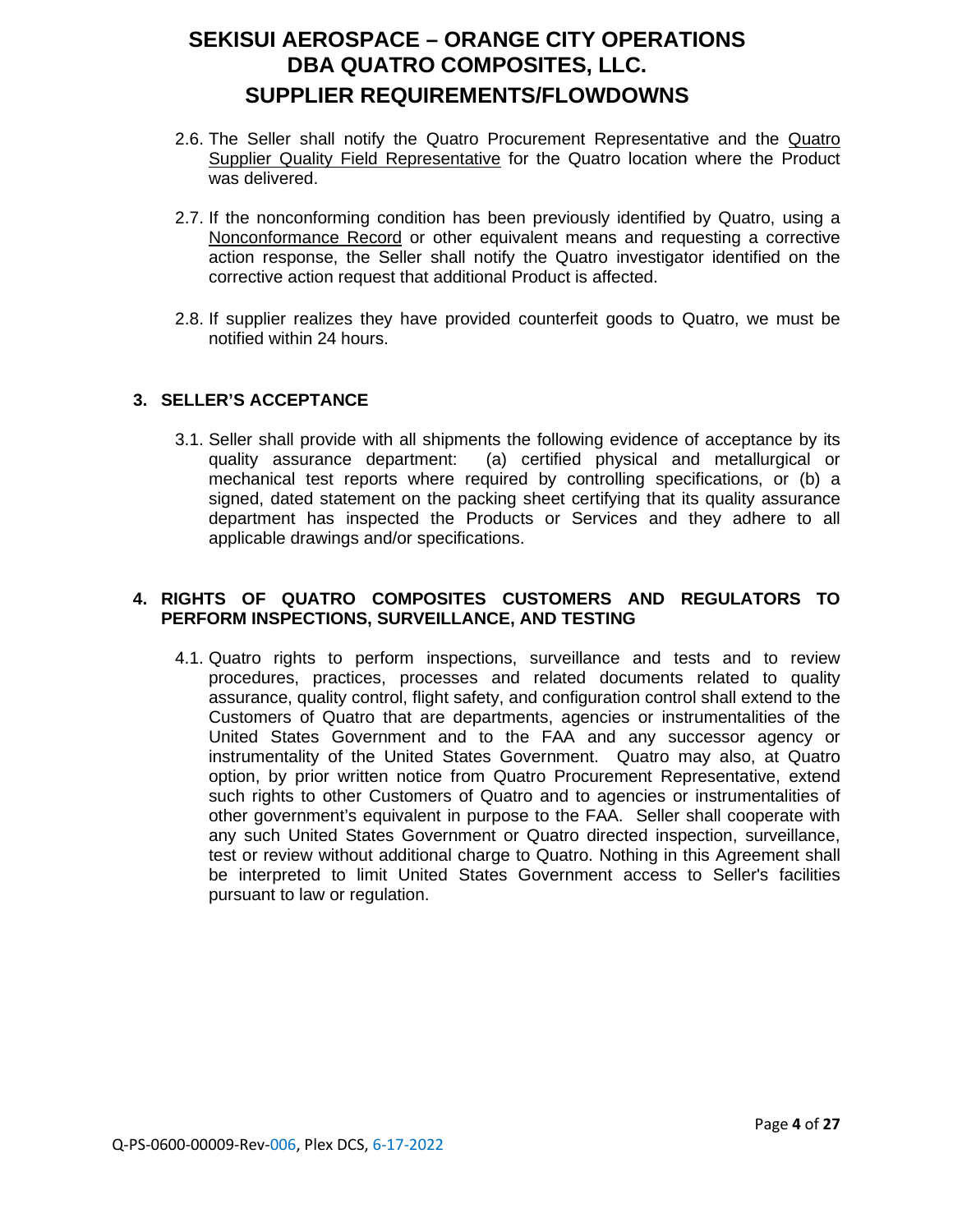4.2. Where Seller is located in or subcontracts with a supplier or subcontractor located in a country which does not have a bilateral airworthiness agreement with the United States, Seller will obtain and maintain on file and require its affected supplier(s) or subcontractor(s) to obtain and maintain on file, subject to review by Quatro, or copies provided to Quatro upon request, a letter from the applicable government where the Product or subcontracted element is to be manufactured stating that Quatro and the FAA will be granted access to perform inspections, surveillance and tests and to review procedures, practices, processes and related documents related to quality assurance, quality control, flight safety, and configuration control.

## **5. RETENTION OF RECORDS**

- 5.1. For Orders supporting Quatro, Seller shall maintain, on file at Seller's facility, Quality records traceable to the conformance of product/part numbers delivered to Quatro. Seller shall make such records available to regulatory authorities and Quatro authorized representatives. Seller shall retain such records for a period of not less than (10) ten years from the date of shipment under each applicable Order for all product/part numbers unless otherwise specified on the Order. Seller shall maintain all records related to the current first article inspection (FAI) for (10) ten years past final delivery of the last Product covered by the FAI.
- 5.2. At the expiration of such period set forth above and prior to any disposal of records, Seller will notify Quatro of records to be disposed of and Quatro reserves the right to request delivery of such records. In the event Quatro chooses to exercise this right, Seller shall promptly deliver such records to Quatro at no additional cost on media agreed to by both parties.

## **6. REGULATORY APPROVALS**

6.1. For aircraft regulated by the FAA or non-U.S. equivalent agency, regulatory approval may be required for Seller to make direct sales (does not include "direct ship" sale through Quatro) of modification or replacement parts to owners/operators of type-certificated aircraft. Unless explicit direction is given to the contrary, no articles (or constituent parts thereof) ordered by Quatro shall contain any FAA-PMA markings and shall not be certified under an FAA PMA approval. Regulatory approval, such as Parts Manufacturer Approval (PMA), is granted by the FAA or appropriate non-U.S. equivalent regulatory agency. Seller agrees not to engage in any such direct sales of Products or Services under this Agreement without regulatory approval. Any breach of this provision will be deemed a material breach of this Agreement. For Seller proprietary parts, Seller agrees to notify Quatro of application for PMA or other applicable regulatory approval and subsequent approval or denial of same. Upon receipt of proof of PMA or other applicable regulatory approval, Quatro may list Seller in the illustrated parts catalog as seller of that part.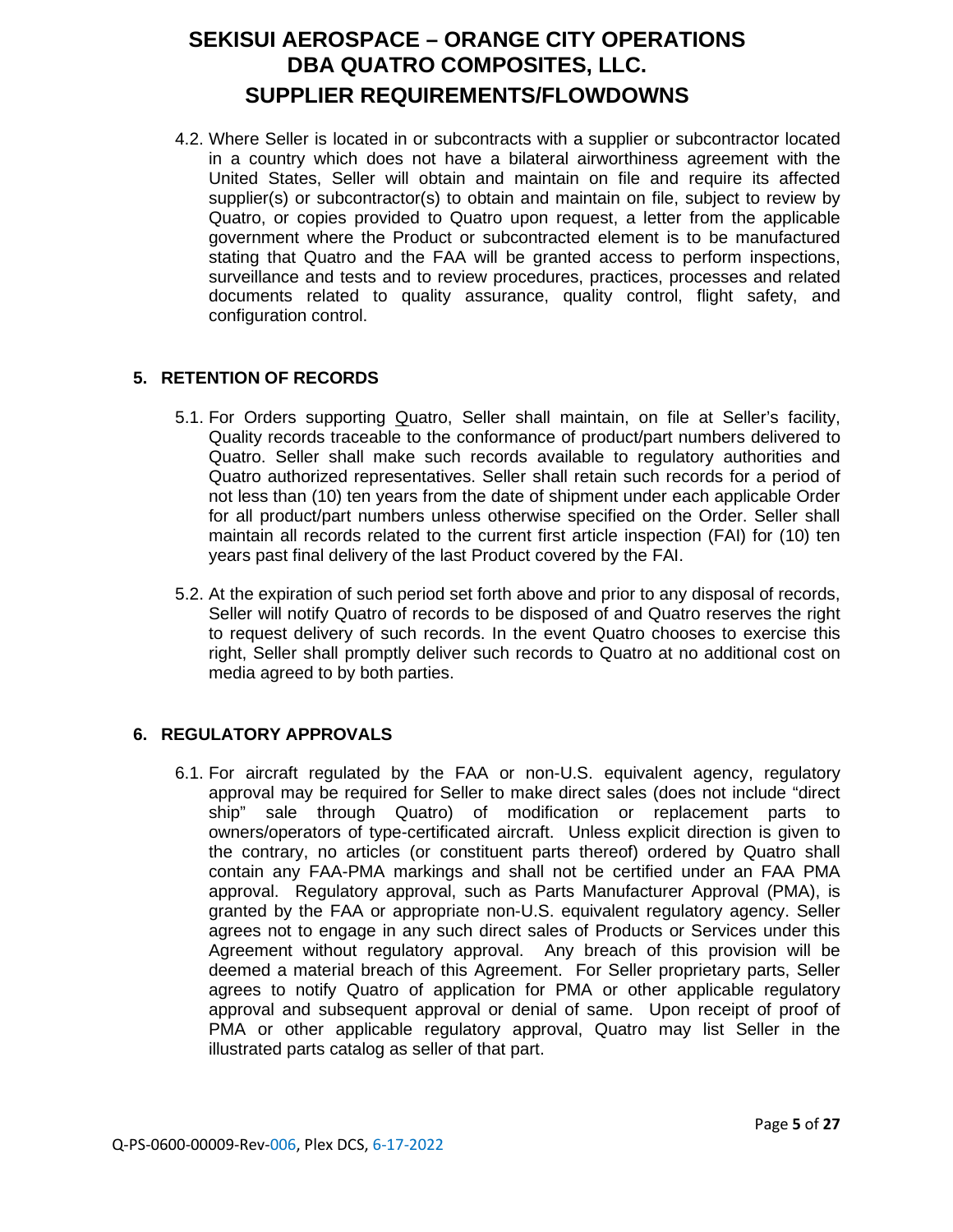### **7. IMPORT/EXPORT**

- 7.1. In performing the obligations of this Agreement, both Parties will comply with all applicable export, import and sanctions laws, regulations, orders, and authorizations, as they may be amended from time to time, applicable to the export (including re-export) or import of goods, software, technology, or technical data ("Items") or services, including without limitation the Export Administration Regulations ("EAR"), International Traffic in Arms Regulations ("ITAR"), and regulations and orders administered by the Treasury Department's Office of Foreign Assets Control (collectively, "Export/Import Laws").
- 7.2. The Party conducting the export or import shall obtain all export or import authorizations which are required under the Export/Import Laws for said party to execute their obligations under this Agreement. Each Party shall reasonably cooperate and exercise reasonable efforts at its own expense to support the other Party in obtaining any necessary licenses or authorizations required to perform its obligations under this Agreement. Reasonable cooperation shall include providing reasonably necessary documentation, including import, end-user and retransfer certificates.
- 7.3. The Party providing Items or services under this Agreement shall, upon request, notify the other Party of the Items or services' export classification (e.g. the Export Control Classification Numbers or U.S, Munitions List (USML) category and subcategory) as well as the export classification of any components or parts thereof if they are different from the export classification of the Item at issue. The Parties acknowledge that this representation means that an official capable of binding the Party providing such Items or services knows or has otherwise determined the proper export classification. Each Party agrees to reasonably cooperate with the other in providing, upon request of the other Party, documentation or other information that supports or confirms this representation.

## **8. RESPONSIBILITY FOR PROPERTY**

8.1. Seller shall clearly mark, maintain an inventory of, and keep segregated or identifiable all of Quatro and Customer's supplied property and all property to which Quatro has acquired an interest. Seller assumes all risk of loss, deterioration, destruction or damage of such property and lost paperwork, e.g. 8130, etc. while in Seller's or its subcontractors' or suppliers' possession, custody or control. Deterioration does not include items deteriorated due to the lapse of shelf-life or other inherent deterioration. Upon request, Seller shall provide Quatro with adequate proof of insurance against such risk of loss. Seller shall not use such property other than in performance of an Order without prior written consent from Quatro. Seller shall promptly notify Quatro Procurement Representative if Quatro property is lost, damaged or destroyed. As directed by Quatro, upon completion, termination or cancellation of the Agreement or all or a portion of any Order, Seller shall deliver such property, to the extent not incorporated in delivered end products, to Quatro in good condition subject to ordinary wear and tear and normal manufacturing losses. Nothing in this GTA Section 8 limits Seller's use, in its direct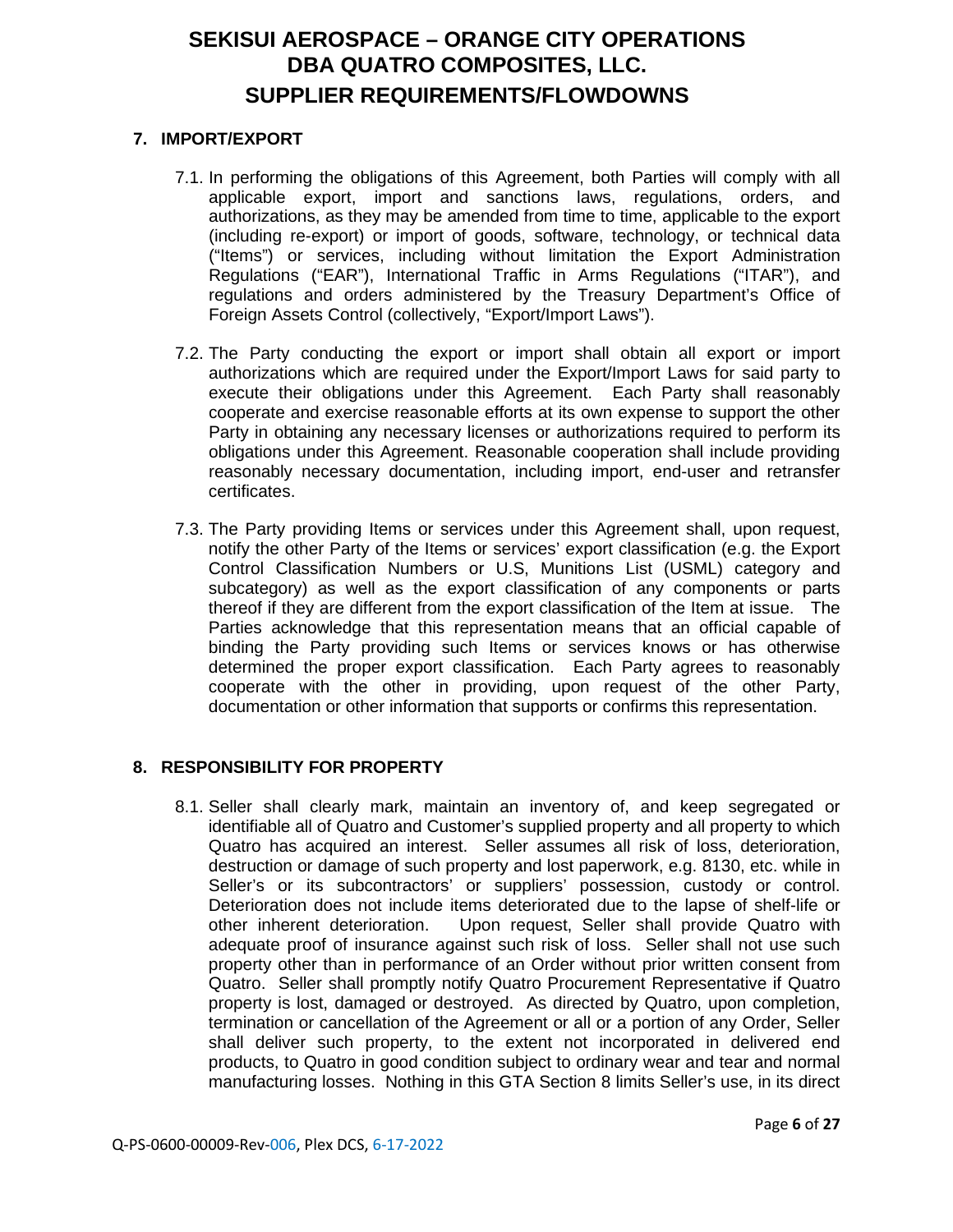contracts with the government, of property in which the government has an interest.

### **9. PROPRIETARY INFORMATION AND ITEMS**

- 9.1. Quatro and Seller shall each keep confidential and protect from disclosure all (a) confidential, proprietary, and/or trade secret information; (b) tangible items containing, conveying, or embodying such information; and (c) tooling obtained from and/or belonging to the other in connection with this Agreement or any Order (collectively referred to as "Proprietary Information and Materials"). Quatro and Seller shall each use Proprietary Information and Materials of the other only in the performance of and for the purpose of this Agreement and/or any Order. Provided, however, that despite any other obligations or restrictions imposed by this agreement, GTA Section 9, Quatro shall have the right to use, disclose and copy Seller's Proprietary Information and Materials for the purposes of testing, certification, use, sale, or support of any item delivered under this Agreement, an Order, or any airplane including such an item; and any such disclosure by Quatro shall, whenever appropriate, include a restrictive legend suitable to the particular circumstances. The restrictions on disclosure or use of Proprietary Information and Materials by Seller shall apply to all materials derived by Seller or others from Quatro Proprietary Information and Materials.
- 9.2. Upon Quatro request at any time, and in any event upon the completion, termination or cancellation of this Agreement, Seller shall return all of Quatro Proprietary Information and Materials, and all materials derived from Quatro Proprietary Information and Materials to Quatro unless specifically directed otherwise in writing by Quatro. Seller shall not, without the prior written authorization of Quatro, sell or otherwise dispose of (as scrap or otherwise) any parts or other materials containing, conveying, embodying, or made in accordance with or by reference to any Proprietary Information and Materials of Quatro. Prior to disposing of such parts or materials as scrap, Seller shall render them unusable. Quatro shall have the right to audit Seller's compliance with this agreement. GTA Section 9. Seller may disclose Proprietary Information and Materials of Quatro to its subcontractors or suppliers as required for the performance of an Order, provided that each such subcontractor first assumes, by written agreement, the same obligations imposed upon Seller under this agreement GTA Section 9 relating to Proprietary Information and Materials; and Seller shall be liable to Quatro for any breach of such obligation by such subcontractor or supplier. The provisions of this agreement GTA Section 9 are effective in lieu of, and will apply notwithstanding the absence of, any restrictive legends or notices applied to Proprietary Information and Materials; and the provisions of this agreement GTA Section 9 shall survive the performance, completion, termination or cancellation of this Agreement or any Order. This agreement GTA Section 9 supersedes and replaces any and all other prior agreements or understandings between the parties to the extent that such agreements or understandings relate to Quatro obligations relative to confidential, proprietary, and/or trade secret information, or tangible items containing, conveying, or embodying such information, obtained from Seller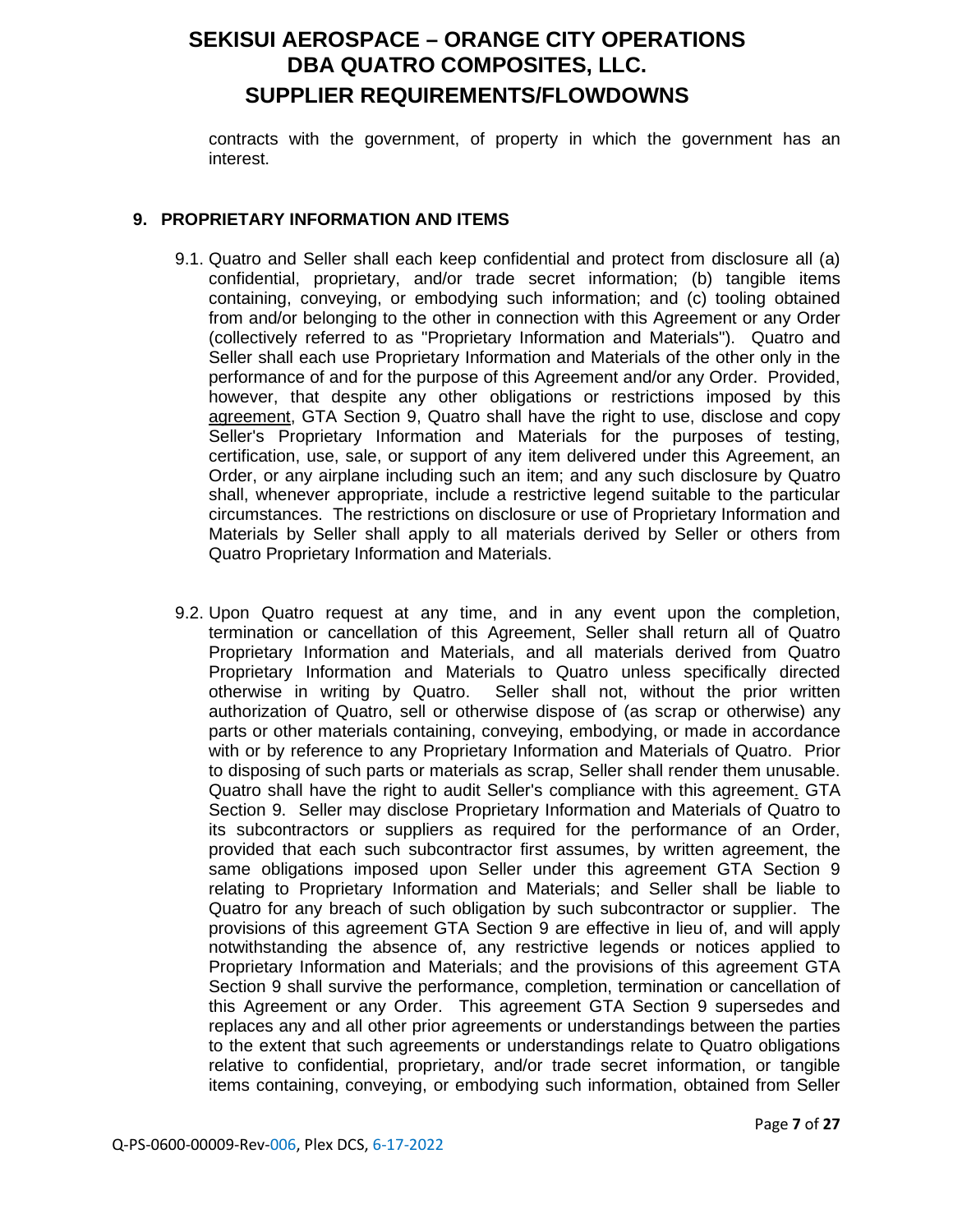and related to any Product, regardless of whether disclosed to the receiving party before or after the effective date of this Agreement.

#### **10. COMPLIANCE WITH LAWS**

- 10.1. Seller shall be responsible for complying with all legal requirements, including, but not limited to the provisions of any statute, ordinance, rule, regulation, judgment, decree, order, permit, approval, license or registration applicable to its performance under this Agreement. Seller shall notify Quatro of any aspect of Seller's performance that is prohibited under any legal requirements, at the earliest opportunity, but in all events sufficiently in advance of Seller's performance of such obligation, so as to identify and implement alternative methods of performance. Seller shall notify Quatro in writing at the earliest possible opportunity of any aspect of its performance, which becomes subject to any additional legal requirement after the date of execution of this Agreement or which Seller reasonably believes will become subject to additional regulation during the term of this Agreement. Seller agrees to indemnify and to hold harmless Quatro from any failure by Seller to comply with any legal requirement.
- 10.2. In addition, Seller shall (i) comply with all applicable country laws relating to anticorruption or anti-bribery, including but not limited to legislation implementing the Organization for Economic Co-operation and Development "Convention on Combating Bribery of Foreign Public Officials in International Business Transactions" (the "OECD Convention") or other anti-corruption/anti-bribery convention; (ii) comply with the requirements of the Foreign Corrupt Practices Act, as amended, (FCPA) (15 U.S.C. §§78dd-1, *et. seq.*), regardless of whether Seller is within the jurisdiction of the United States; and (iii) neither directly nor indirectly, pay, offer, give, or promise to pay or give, any portion of monies or anything of value received from Quatro to a non-U.S. public official or any person in violation of the FCPA and/or in violation of any applicable country laws relating to anticorruption or anti-bribery.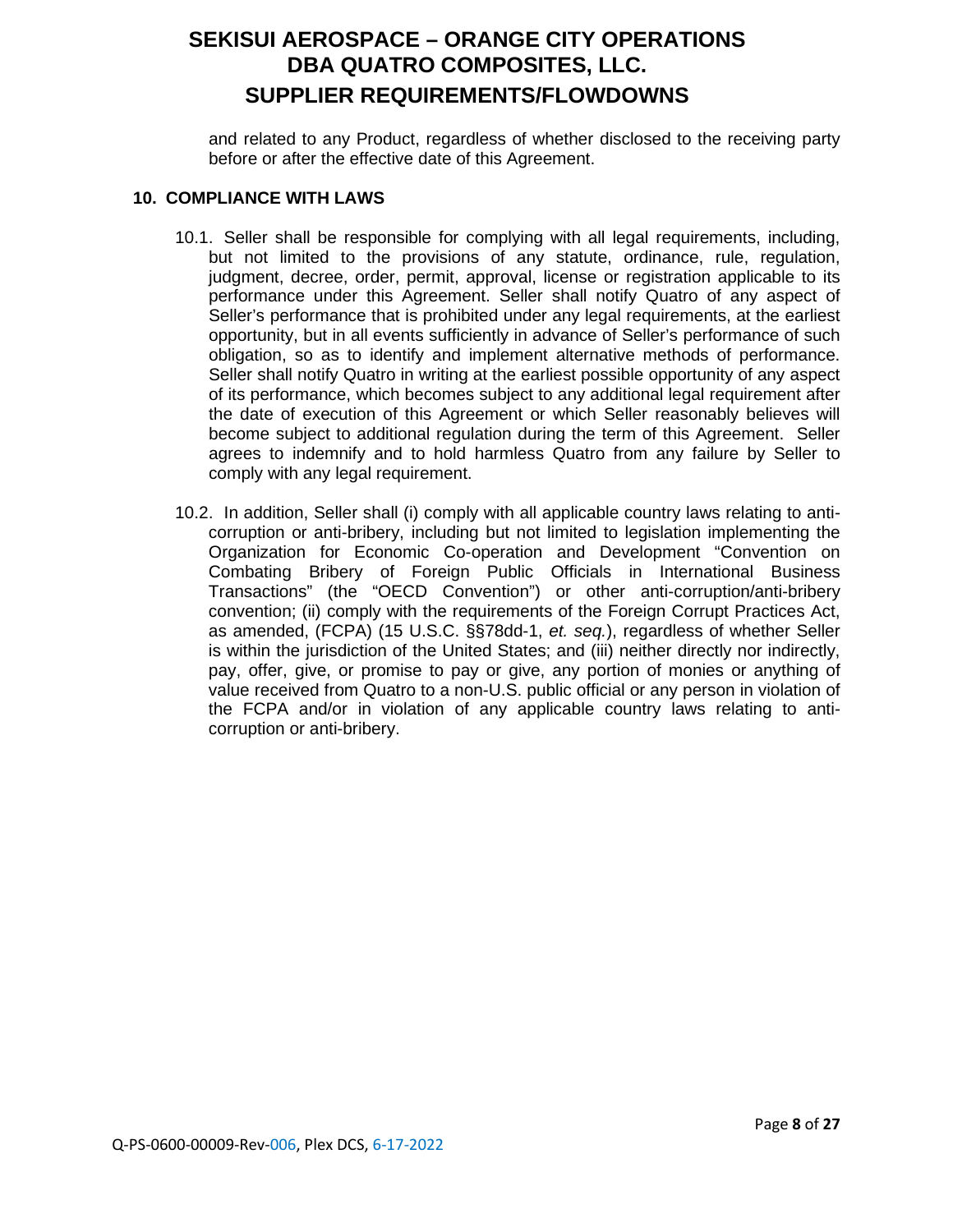### **11. GOVERNMENT REQUIREMENTS**

- 11.1. If any of the work to be performed under this Agreement is performed in the United States, Seller shall, via invoice or other form satisfactory to Quatro, certify that the Products or Services covered by the Order were produced in compliance with Sections 6, 7, and 12 of the Fair Labor Standards Act (29 U.S.C. 201-291), as amended, and the regulations and orders of the U.S. Department of Labor issued there under. In addition, the following FARs are incorporated herein by this reference except "Contractor" shall mean "Seller": Other Government clauses, if any, are incorporated herein either by attachment to this document or by some other means of reference.
	- 11.1.1.1.1. FAR 52.222-26 "Equal Opportunity"
	- 11.1.1.1.2. FAR 52.222-35 "Affirmative Action for Disabled Veterans and Veterans of the Vietnam Era"
	- 11.1.1.1.3. FAR 52.222-36 "Affirmative Action for Workers with Disabilities"
	- 11.1.1.1.4. FAR 52.247-64 "Preference for Privately Owned U.S.- Flagged Commercial Vessels"
	- 11.1.1.1.5. FAR 52.222-39 "Notification of Employee Rights Concerning Payment of Union Dues or Fees"<br>11.1.1.1.6. FAR 52.222-50 "Cor
	- "Combating Trafficking in Persons"

### **12. CODE OF BASIC WORKING CONDITIONS AND HUMAN RIGHTS**

- 12.1. Quatro is committed to providing a safe and secure working environment and the protection and advancement of basic human rights in its worldwide operations. In furtherance of this commitment, Quatro has adopted a Code of Basic Working Conditions and Human Rights setting out in detail the measures it takes to ensure this commitment is fulfilled. The Boeing Code maybe downloaded at http://www.boeing.com/employment/culture/code.html. Quatro strongly encourages Seller to adopt and enforce concepts similar to those embodied in the Boeing Code, including conducting Seller's operations in a manner that is fully compliant with all applicable laws and regulations pertaining to fair wages and treatment, freedom of association, personal privacy, collective bargaining, workplace safety and environmental protection. Seller will promptly cooperate with and assist Quatro in implementation of and adherence to the Boeing Code.
- 12.2. Further, any material violation of law by Seller relating to basic working conditions and human rights in the performance of work under this Agreement may be considered a material breach of this Agreement for which Quatro may elect to cancel any open Orders between Quatro and the Seller, for cause, in accordance with the provisions of this Agreement, or exercise any other right of Quatro for an Event of Default under this Agreement.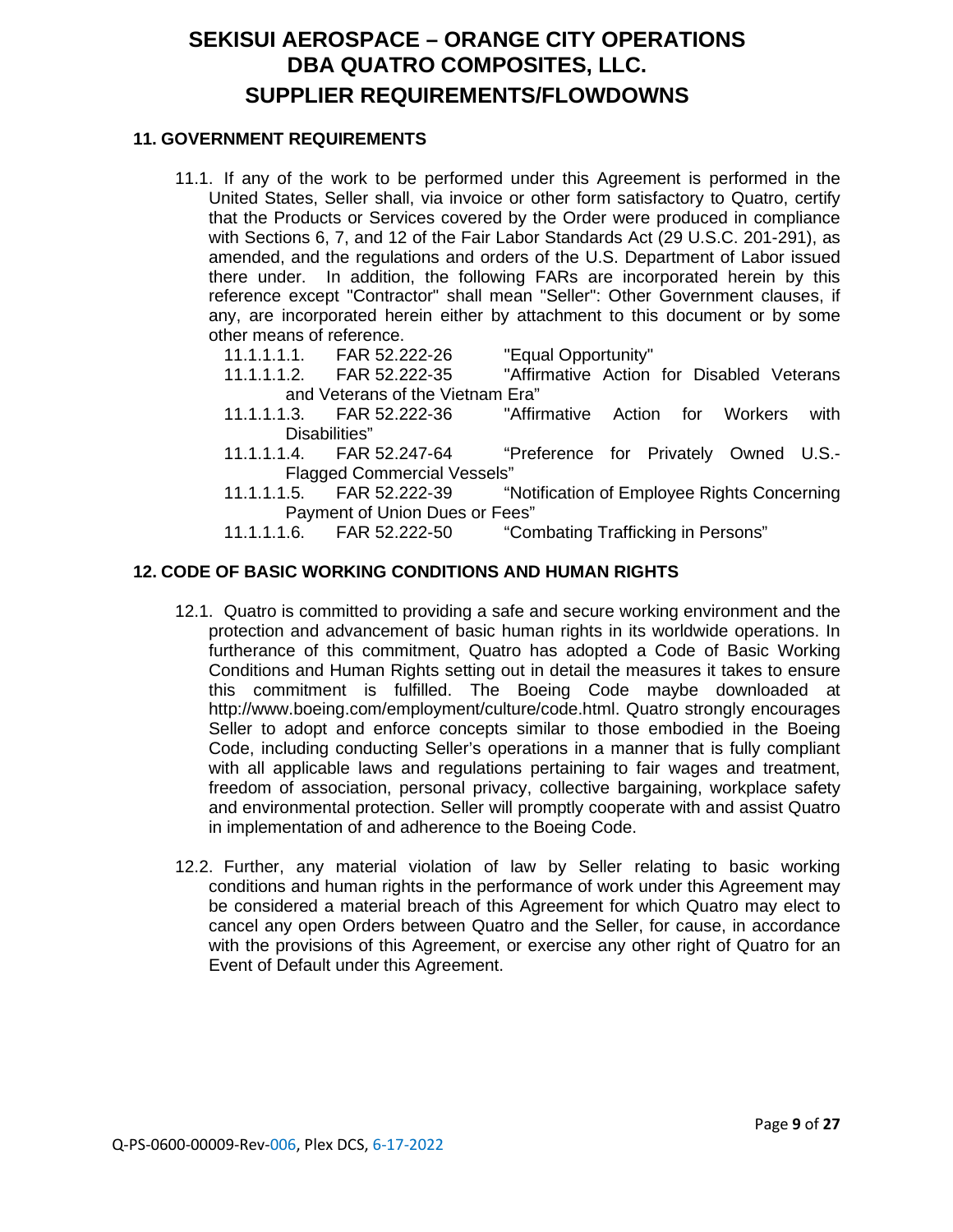## **13. PUBLICITY**

13.1. Without Quatro prior written approval, Seller shall not, and shall require that its subcontractors or suppliers shall not, release any publicity, advertisement, news release or denial or confirmation of the same, regarding any Order or Products or Services, or the program to which they may pertain. Seller shall be liable to Quatro for any breach of such obligation by any subcontractor or supplier.

### **14. INSURANCE**

14.1. Seller shall obtain and maintain continuously in effect a property insurance policy covering loss or destruction of or damage to all property in which Quatro does or could have an insurable interest pursuant to this Agreement, including but not limited to Tooling, Quatro-furnished property, raw materials, parts, work-in-process, incomplete or completed assemblies and all other Products or Services or parts thereof, and all drawings, specifications, data and other materials relating to any of the foregoing in each case to the extent in the possession or under the effective care, custody or control of Seller or any agent, employee, affiliate, subcontractor or supplier of Seller, in the amount of full replacement value thereof providing protection against all perils normally covered in an "all risk" property insurance policy (including without limitation fire, windstorm, explosion, riot, civil commotion, aircraft, earthquake, flood or other acts of God). Any such policy shall be with insurers reasonably acceptable to Quatro and shall (a) provide for payment of loss thereunder to Quatro, as loss payee, as its interests may appear and (b) contain a waiver of any rights of subrogation against Quatro, its subsidiaries, and their respective directors, officers, employees and agents.

### **15. CERTIFICATE OF INSURANCE**

15.1. Upon written request from Quatro, Seller shall provide to Quatro Procurement Representative certificates of insurance reflecting full compliance with the requirements set forth in the agreement GTA Section 14.1. Such certificates shall be kept current and in compliance throughout the period of this Agreement and shall provide for thirty (30) days advanced written notice to Quatro Procurement Representative in the event of cancellation, non-renewal or material change adversely affecting the interests of Quatro.

## **16. NOTICE OF DAMAGE OR LOSS**

Page **10** of **27** 16.1. Seller shall give prompt written notice to Quatro Procurement Representative of the occurrence of any damage or loss to any property required to be insured herein. If any such property shall be damaged or destroyed, in whole or in part, by an insured peril or otherwise, and if no Event of Default shall have occurred and be continuing, then Seller may, upon written notice to Quatro, settle, adjust, or compromise any and all such loss or damage not in excess of Two Hundred Fifty Thousand Dollars (\$250,000) in any one occurrence and Five Hundred Thousand Dollars (\$500,000) in the aggregate. Seller may settle, adjust or compromise any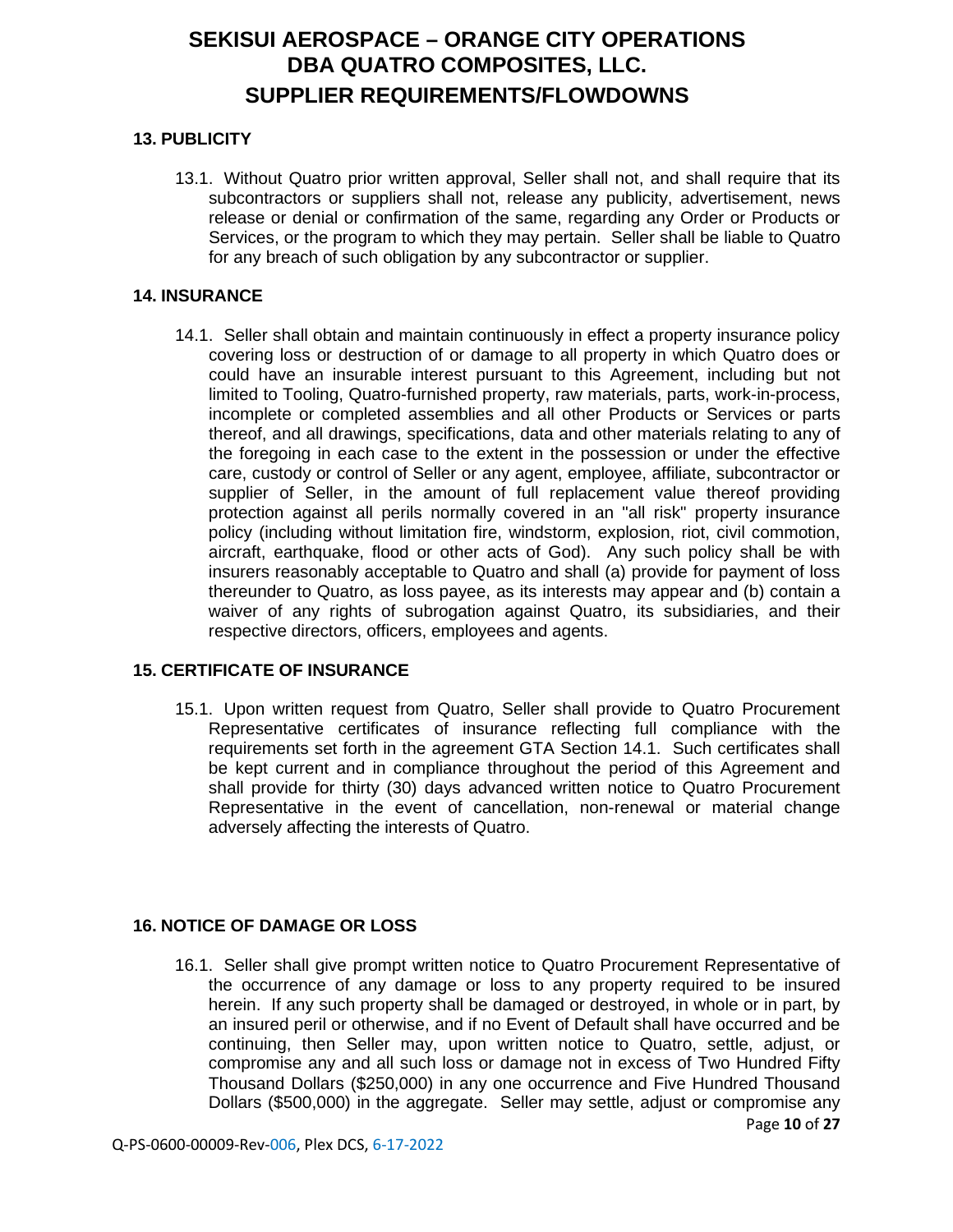other claim by Seller only after Quatro has given written approval, which approval shall not be unreasonably withheld.

### **17. SUBCONTRACTING**

- 17.1. Seller shall maintain complete and accurate records regarding all subcontracted items and/or processes. Seller's use of subcontractors or suppliers shall comply with Seller's quality assurance system approval for said subcontractors or suppliers. Unless Quatro prior written authorization or approval is obtained, Seller may not purchase completed or substantially completed Products or Services. For purposes of this agreement GTA Section and this GTA Section only, completed or substantially completed Products or Services shall not include components of assemblies or subassemblies. No subcontracting by Seller shall relieve Seller of its obligation under the applicable Order. Utilization of a Quatro -approved source does not constitute a waiver of Seller's responsibility to meet all specification requirements.
- 17.2. Seller shall include as part of its subcontracts those elements of the Agreement that protect Quatro rights including but not limited to right of entry provisions, proprietary information and rights provisions and quality control provisions. In addition, Seller shall provide to its subcontractor's sufficient information to document clearly that the work being performed by Seller's subcontractor is to facilitate performance under this *Agreement* or any Order. Sufficient information may include but is not limited to Order number, GTA number or the name of Quatro Procurement Representative.

### **18. LICENSING**

18.1. Seller agrees that the use of Quatro Proprietary Information and Materials as defined in GTA Section 9 beyond that authorized by this Agreement shall be subject to a license agreement or other written instrument as determined by the Quatro Commercial Airplane Intellectual Property Management organization (BCA IPM) of Quatro.

### **19. PREVENTION OF COUNTERFEIT GOODS**

- 19.1. The Seller shall flow down all requirements to all supplier provided goods, not just electric or EEE parts.
- 19.2. Seller and distributors shall review and retain copies of the Manufacturer Certificate of Conformance.
- 19.3. COC shall include:
- 19.3.1. Manufacturer name and address
- 19.3.2. Manufacturer part number
- 19.3.3. Batch identification such as date codes, lot codes, serializations, or other batch identifications
- 19.3.4. Signature or stamp with title of seller's authorized personnel signing the certificate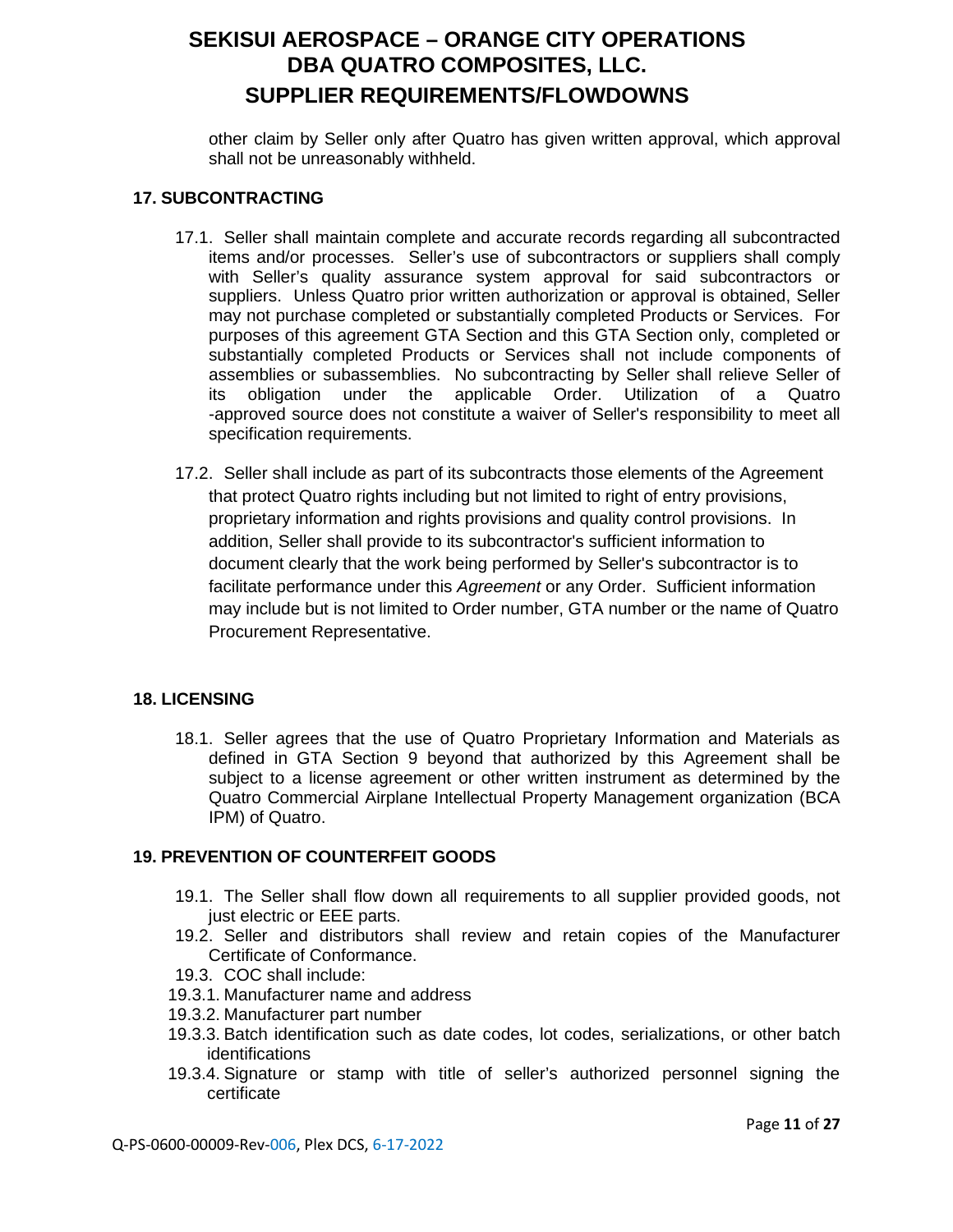19.3.5. Certification to testing specification and revision level that parts are certified to 19.4. Per S-1000, all materials and parts for GE-A parts must define GE-A as the end user.

## **20. HUMAN TRAFFICKING**

20.1 Quatro is committed to comply with the Federal Government's zero tolerance policy on human trafficking. Actions that will be taken against employees or agents for violations of this policy up to and including termination of employment.

Human trafficking is defined as the act of recruiting, harboring, transporting, providing, or obtaining a person for labor services or commercial sex acts through force, fraud, or coercion, for the purpose of exploitation, involuntary servitude, peonage, debt bondage, or slavery. It includes any commercial sex involving a minor.

- 20.2 Contractors of Quatro shall—
	- 20.2.1 Notify its employees and agents of—
		- (i) The United States Government's policy prohibiting trafficking in persons, and
		- (ii) The actions that will be taken against employees or agents for violations of this policy. Such actions for employees may include, but are not limited to, removal from the contract, reduction in benefits, or termination of employment; and
	- 20.2.2 Take appropriate action, up to and including termination, against employees, agents, or subcontractors that violate the policy

## **Section SBP**

## **1. INVENTORY AT CONTRACT COMPLETION**

Page **12** of **27** 1.1.Subsequent to Seller's last delivery of Product(s), Products which contain, convey, embody or were manufactured in accordance with or by reference to Quatro Proprietary Information and Materials including but not limited to finished goods, workin-process and detail components (hereafter "Inventory") which are in excess of Order quantity shall be made available to Quatro for purchase. In the event Quatro, in its sole discretion, elects not to purchase the Inventory, Seller may scrap the Inventory. Prior to scrapping the Inventory, Seller shall mutilate or render it unusable. Seller shall maintain, pursuant to their quality assurance system, records certifying destruction of the applicable Inventory. Said certification shall state the method and date of mutilation and destruction of the subject Inventory. Quatro or applicable regulatory agencies shall have the right to review and inspect these records at any time it deems necessary. In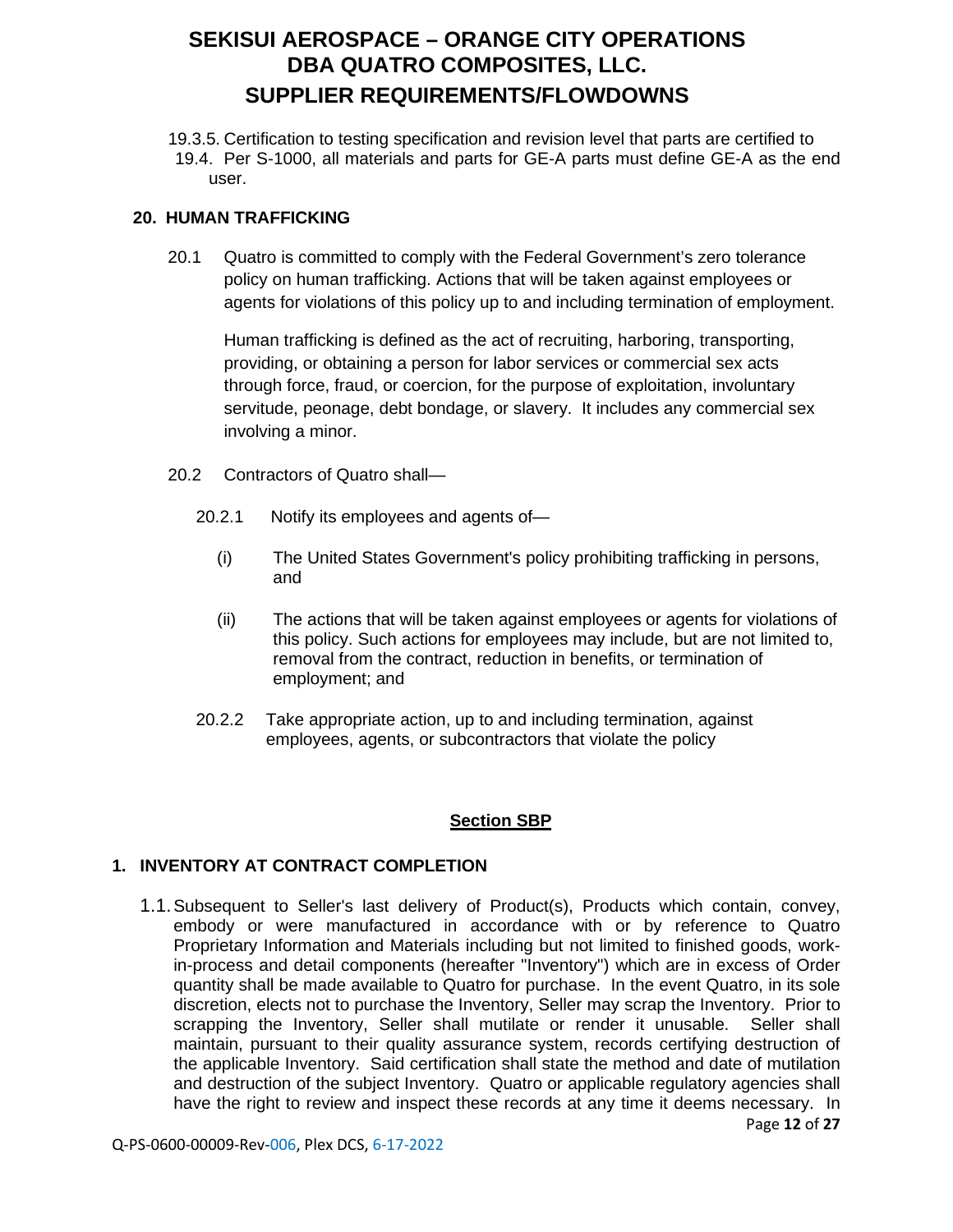the event Seller elects to maintain the Inventory, Seller shall maintain accountability for the Inventory and Seller shall not sell or provide the Inventory to any third party without prior specific written authorization from Quatro. Failure to comply with these requirements shall be a material breach and grounds for default pursuant to GTA Section 13.0. Nothing in this agreement SBP Section 8 prohibits Seller from making legal sales directly to the United States of America Government.

### **2. INFRINGEMENT**

2.1.Seller will indemnify, defend, and hold harmless Quatro and its Customers from all claims, suits, actions, awards (including, but not limited to, awards based on intentional infringement of patents known at the time of such infringement, exceeding actual damages, and/or including attorneys' fees and/or costs), liabilities, damages, costs and attorneys' fees related to the actual or alleged infringement of any United States or foreign intellectual property right (including, but not limited to, any right in a patent, copyright, industrial design or semiconductor mask work, or based on misappropriation or wrongful use of information or documents) and arising out of the manufacture, sale or use of Products by either Quatro or its Customers. Quatro and/or its Customers will duly notify Seller of any such claim, suit or action; and Seller will, at its own expense, fully defend such claim, suit or action on behalf of Quatro and/or its Customers. Seller shall have no obligation under this SBP Section 2 with regard to any infringement arising from: (i) Seller's compliance with formal specifications, other than specifications which reflect one or more industry standards in which event this exception (i) shall not apply, issued by Quatro where infringement could not be avoided in complying with such specifications or (ii) use or sale of Products for other than their intended application. For purposes of this SBP Section 2 only, the term Customer shall not include the United States Government; and the term Quatro shall include Quatro and all Quatro subsidiaries and all officers, agents, and employees of Quatro or any Quatro subsidiary.

## **3. DIGITIZATION OF PROPRIETARY INFORMATION AND MATERIALS**

3.1.Seller grants to Quatro, a license under Seller's copyrights for the purpose of converting Seller Proprietary Information and Materials to a digital format ("Digital Materials") and make such Digital Materials available to its employees for company internal use through a computer data base system. Except as otherwise specifically agreed to in writing by the Parties, said license set forth hereunder shall survive termination or cancellation of this agreement SBP relative to Digital Materials included in Quatro computer data base system prior to receipt of such notice of termination or cancellation.

### **4. Indemnification Negligence of Seller or subcontractor**

4.1.If Seller or any subcontractor thereof will be performing work on Quatro premises, Seller shall indemnify and hold harmless The Quatro, its subsidiaries, and their directors, officers, employees, and agents from and against all actions, causes of action, liabilities, claims, suits, judgments, liens, awards, and damages, of any kind and nature whatsoever for property damage, personal injury, or death (including without limitation injury to or death of employees of Seller or any subcontractor thereof) and expenses, costs of litigation and counsel fees related thereto or incident to establishing the right to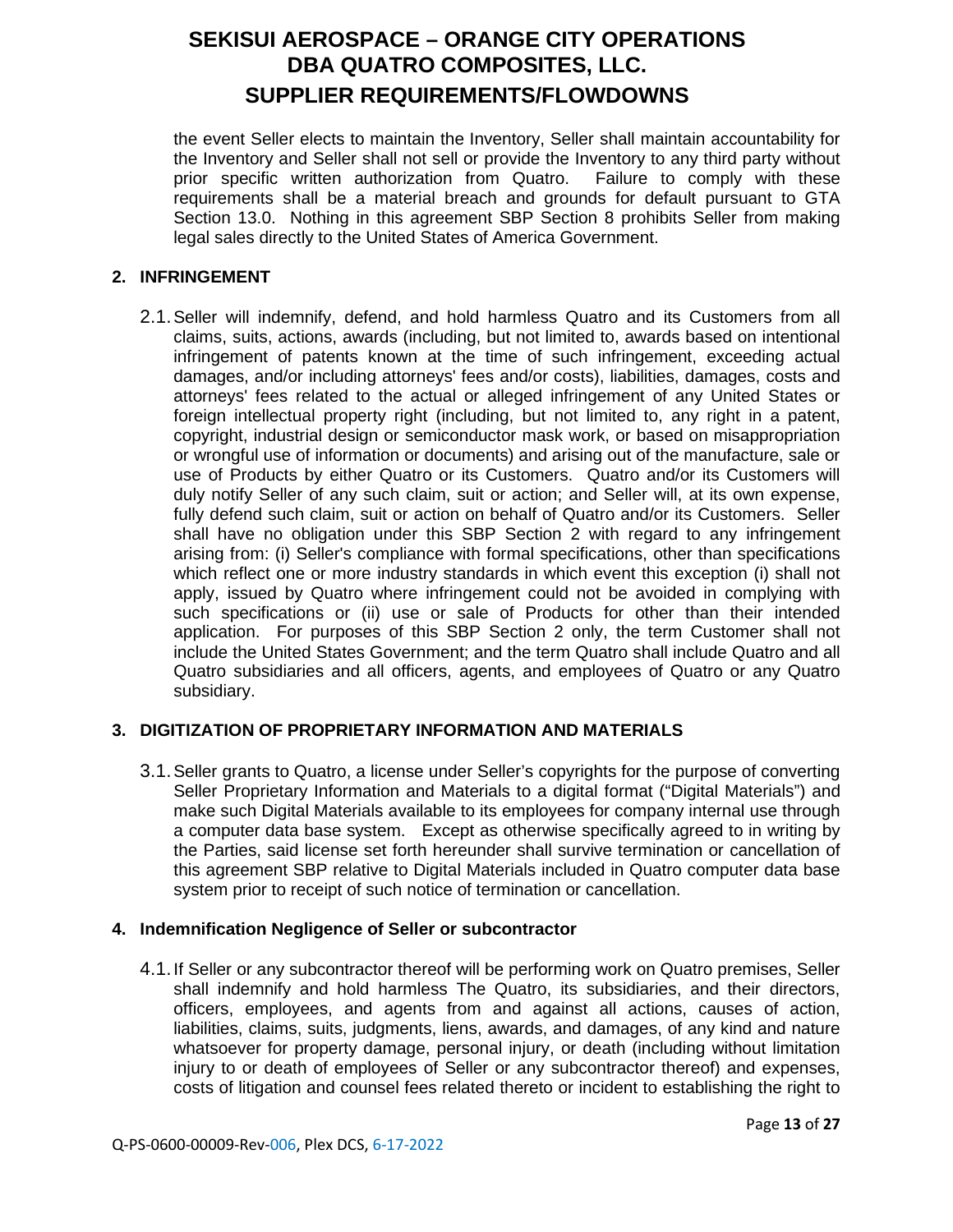indemnification, arising out of or in any way related to the Agreement, the performance thereof by Seller or any supplier or subcontractor thereof or other third parties, including without limitation the provision of services, personnel, facilities, equipment, support, supervision, or review. The foregoing indemnity shall apply only to the extent of the negligence of Seller, any supplier or subcontractor thereof, or their respective employees. In no event shall Seller's obligations hereunder be limited to the extent of any insurance available to or provided by the Seller or any supplier or subcontractor thereof. Seller expressly waives any immunity under industrial insurance, whether arising out of statute or source, to the extent of the indemnity set forth in this paragraph.

## **5. Commercial General Liability**

5.1.If Seller or any subcontractor or supplier thereof will be performing work on Quatro premises, Seller shall carry and maintain, and ensure that all subcontractors or suppliers thereof carry and maintain, throughout the period when work is performed and until final acceptance by Quatro, Commercial General Liability insurance with available limits of not less than One Million Dollars (\$1,000,000) per occurrence for bodily injury and property damage combined.

## **6. Automobile Liability**

6.1.If licensed vehicles will be used in connection with the performance of the work, Seller shall carry and maintain, and ensure that any subcontractor or supplier thereof who uses a licensed vehicle in connection with the performance of the work carries and maintains, throughout the period when work is performed and until final acceptance by Quatro, Business Automobile Liability insurance covering all vehicles, whether owned, hired, rented, borrowed, or otherwise, with available limits of not less than One Million Dollars (\$1,000,000) per occurrence combined single limit for bodily injury and property damage.

## **7. Workers' Compensation**

7.1.Throughout the period when work is performed and until final acceptance by Quatro, Seller shall, and ensure that any subcontractor thereof shall, cover or maintain insurance in accordance with the applicable laws relating to Workers' Compensation with respect to all of their respective employees working on or about Quatro premises. If Quatro is required by any applicable law to pay any Workers' Compensation premiums with respect to an employee of Seller or any subcontractor or supplier, Seller shall reimburse Quatro for such payment.

## **8. Certificates of Insurance**

8.1.Prior to commencement of the work Seller shall provide for Quatro review and approval Certificates of Insurance reflecting full compliance with the requirements set forth in SBP Section 5 "Commercial General Liability", SBP Section 6 "Automobile Liability" and, SBP Section 7 "Workers' Compensation". Such certificates shall be kept current and in compliance throughout the period when work is being performed and until final acceptance by Quatro, and shall provide for thirty (30) days advance written notice to Quatro in the event of cancellation. Failure of Seller or any subcontractor or supplier thereof to furnish Certificates of Insurance, or to procure and maintain the insurance required herein or failure of Quatro to request such certificates, endorsements or other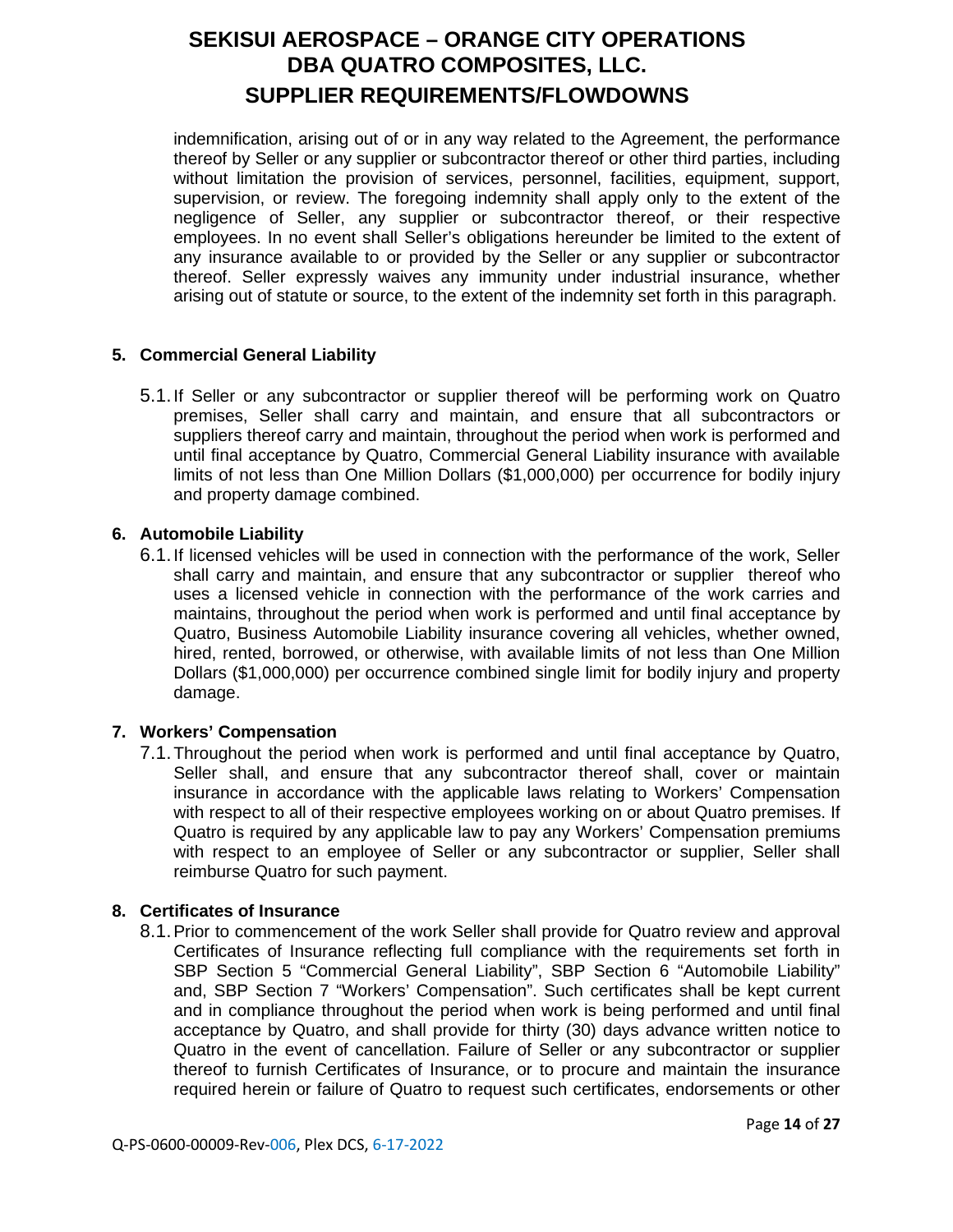proof of coverage shall not constitute a waiver of the respective Seller's or subcontractor's or supplier's obligations hereunder.

#### **9. Self-Assumption**

9.1.Any self-insured retention, deductibles, and exclusions in coverage in the policies required under this Section 29.0 shall be assumed by, for the account of, and at the sole risk of Seller or the subcontractor or supplier, which provides the insurance, and to the extent applicable shall be paid by such Seller or subcontractor or supplier. In no event shall the liability of Seller or any subcontractor or supplier thereof be limited to the extent of any of the minimum limits of insurance required herein.

### **10. Protection of Property**

- 10.1. Seller assumes, and shall ensure that all subcontractors or suppliers thereof and their respective employees assume, the risk of loss or destruction of or damage to any property of such parties whether owned, hired, rented, borrowed, or otherwise. Seller waives, and shall ensure that any subcontractor or supplier thereof and their respective employees waive, all rights of recovery against Quatro, its subsidiaries, and their respective directors, officers, employees, and agents for any such loss or destruction of or damage to any property of Seller, any subcontractor or supplier, or their respective employees.
- 10.2. At all times Seller shall, and ensure that any subcontractor or supplier thereof shall, use suitable precautions to prevent damage to Quatro property**.** If any such property is damaged by the fault or negligence of Seller or any subcontractor or supplier thereof, Seller shall, at no cost to Quatro, promptly and equitably reimburse Quatro for such damage, or repair or otherwise make good such property to Quatro satisfaction. If Seller fails to do so, Quatro may do so and recover from Seller the cost thereof.

### **11. Compliance with Quatro On-Site Requirements**

11.1. In the event Seller or Seller's subcontractor(s) or supplier(s) perform any aspect of Seller's work under this Agreement involving activities potentially creating environmental or safety issues, including but not limited to manufacturing activities, on property owned, operated, leased, or controlled by Quatro (hereinafter "On-Site Work"), Seller shall comply with Attachment 13 "Safety Health and Environmental Terms and Conditions Supplement for Work At or Within the Vicinity of a Quatro Facility," with respect to that work. This requirement shall not apply to work performed on property owned or leased by Quatro and leased or subleased by Quatro to Seller or a subcontractor or supplier of Seller, except to the extent that Quatro employees are, or are expected to be, regularly or repeatedly involved in conjunction with employees of Seller, its subcontractor(s) or supplier(s) in activities potentially creating environmental or safety issues, including but not limited to manufacturing activities, at such leased property. Seller shall include these requirements in each of its subcontractor and supplier contracts in support of the performance of Seller's obligations under this Agreement, as well as the requirements of GTA Section 10 (Compliance with Laws).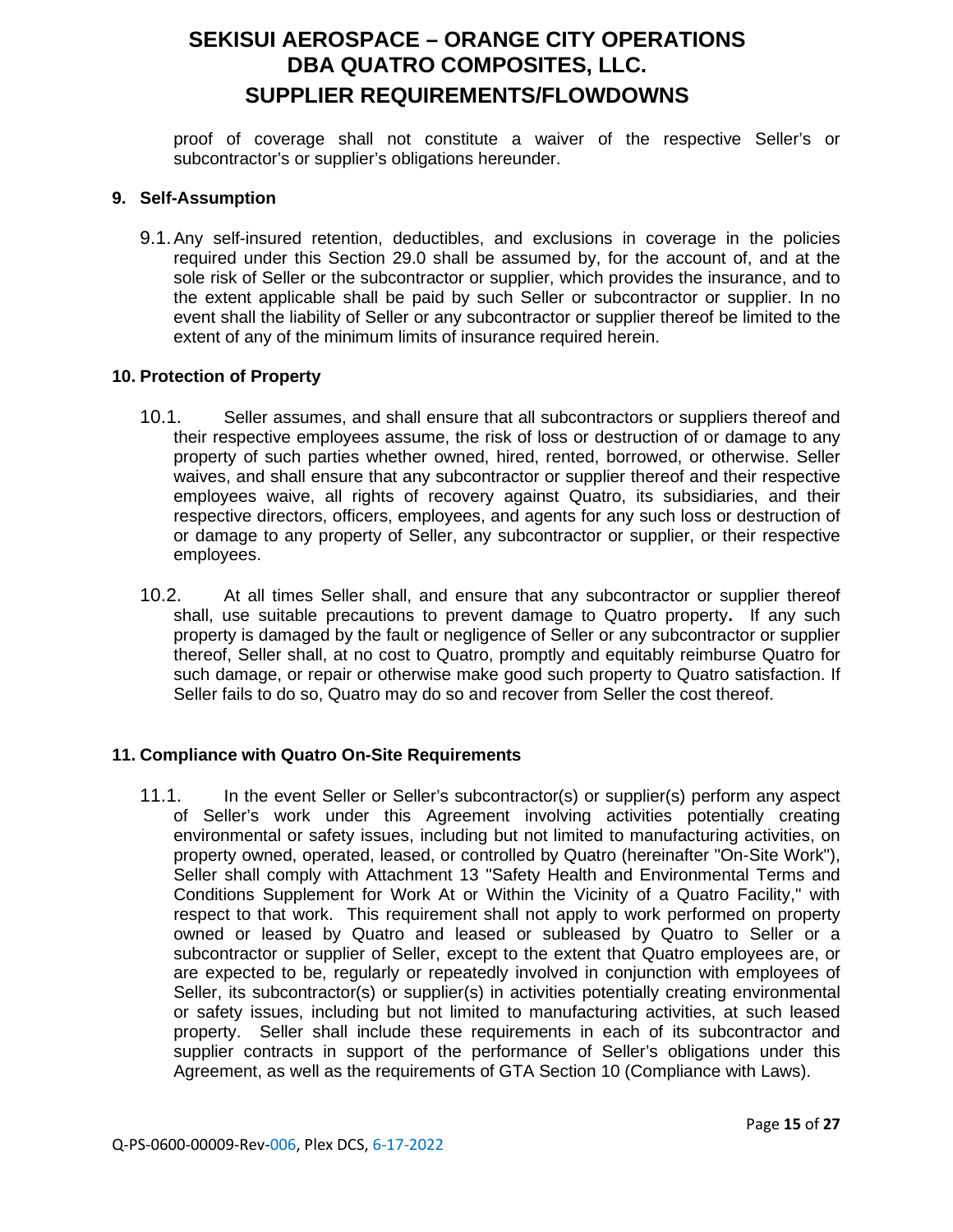11.2. In the event that Seller or Seller's Subcontractor(s) or supplier(s) perform any aspect of Seller's work under this Agreement involving activities potentially creating environmental or safety issues, including but not limited to manufacturing activities, within 20 miles of any property owned, operated, leased, or controlled by Quatro, Seller shall comply with the provisions of section 4 (Compliance and Cooperation Regarding Orders, Permits and Approvals and Applicable Laws) of Attachment 13 "Safety, Health and Environmental Terms and Conditions Supplement for Work At or Within the Vicinity of a Quatro Composites Facility," with respect to that work.

### **12. Aerospace Quality Management System (AQMS) Certification**

- 12.1. Quatro recognition of Seller's AQMS certification/registration does not affect the right of Quatro to conduct audits and issue findings at the Seller's facility. Quatro reserves the right to provide Quatro-identified quality system findings, associated quality system data, and quality performance data to the Seller's Certification /Registration Body (CRB).
- 12.2. Seller shall ensure the following relative to AQMS certification:

### **13. Accreditation of Certification/Registration Body**

- 13.1. The certification/registration body (CRB) is accredited to perform aerospace quality management system (AQMS) assessments. The CRB must use approved auditors and operate in accordance with the corresponding International Aerospace Quality Group (IAQG) certification/registration scheme.
- 13.2. IAQG sanctioned certification/registration schemes include but are not limited to Reference IAQG website for listing of accredited CRBs: [http://www.iaqg.sae.org/servlets/index?PORTAL\\_CODE=IAQG.](http://www.iaqg.sae.org/servlets/index?PORTAL_CODE=IAQG)

### **14. Records of Certification/Registration**

- 14.1. The seller maintains objective evidence of CRB certification/registration on file at Seller's facility. Objective evidence shall include:
- 14.2. The accredited AQMS certificate(s) of registration;
- 14.3. The audit report(s), including all information pertaining to the audit results in accordance with the applicable certification/registration scheme;
- 14.4. Copies of all CRB finding(s), objective evidence of acceptance of corrective action(s), and closure of the finding(s).
- 14.5. NOTE: Certification records shall be maintained in accordance with Quatro specified contractual quality record retention requirements.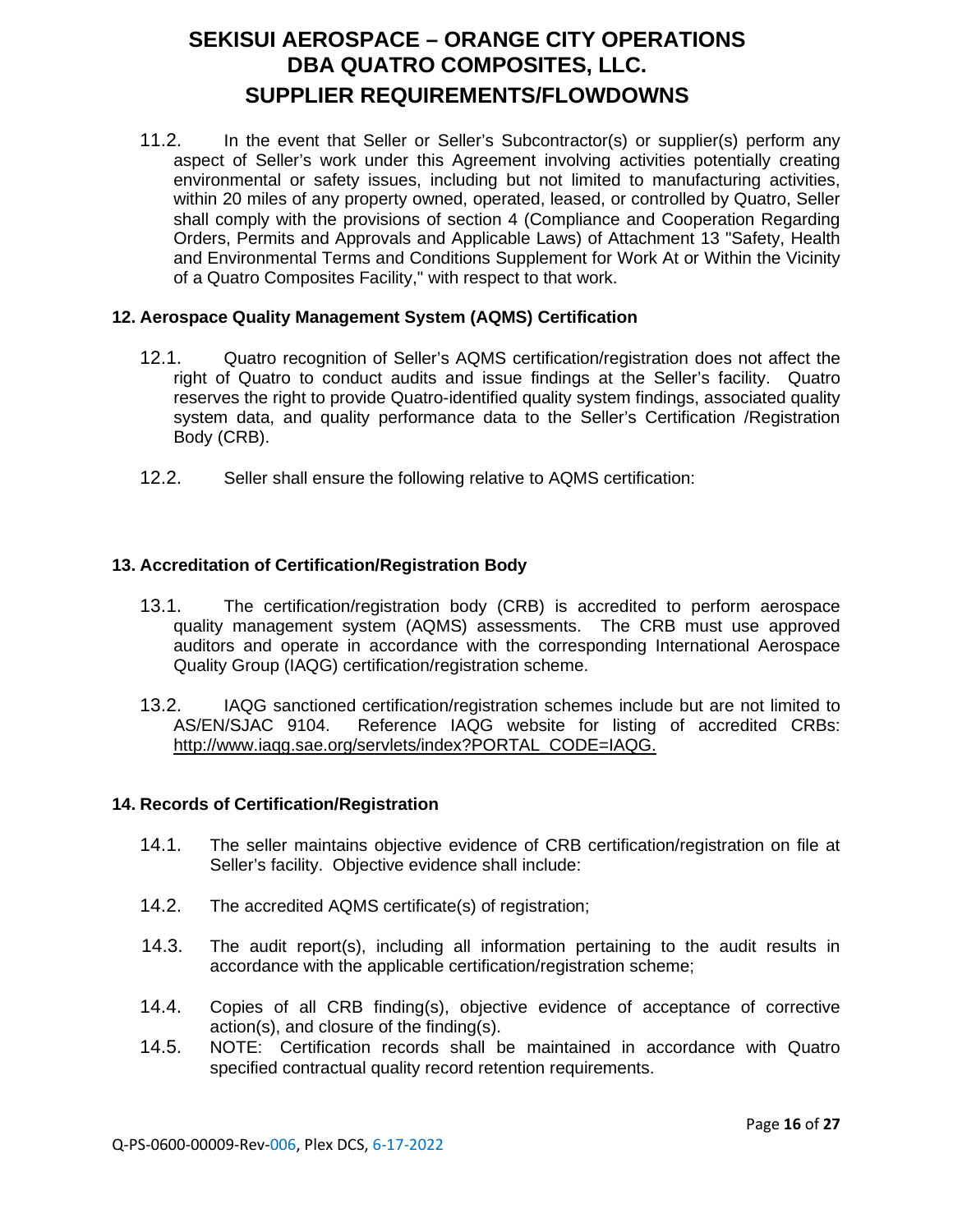### **15. Right of Access to CRB**

15.1. The CRB services agreement provides for "right of access" to all CRB records by Quatro, applicable accreditation body, applicable Registrar Management Committee (RMC) and other regulatory or government bodies for the purpose of verifying CRB certification/registration criteria and methods are in accordance with the applicable IAQG certification/registration scheme.

### **16. Audit Results/Data Reporting to IAQG**

16.1. The CRB has Seller's written permission to provide audit results/data to IAQG membership as required by the applicable IAQG certification/registration scheme.

#### **17. Notification to Quatro of Change in Status**

17.1. Quatro is immediately notified in writing should the Seller's certification/registration be suspended or withdrawn, or accreditation status of Seller's CRB is withdrawn. Send email notification to Diane. Hodson@sekisuiaerospace.com.

#### **18. Provision of Quatro Quality Data to CRB**

18.1. Quatro-identified findings and Seller's quality performance data is provided to the CRB during certification/registration and surveillance activity.

#### **19. CRB Access to Proprietary Data**

19.1. CRB shall be provided access to applicable proprietary data (including Quatro proprietary data) to the extent necessary to assess Seller's compliance to AQMS requirements. CRB shall agree to keep confidential and protect Quatro proprietary information under terms no less stringent than Seller's contractual agreement with Quatro. Seller will assure that such information is conspicuously marked "Quatro PROPRIETARY".

#### **20. Seller Compliance with CRB Requirements**

20.1. Seller complies with all CRB requirements imposed to issue and maintain certification/registration.

#### **21. Seller's Disclosure**

21.1. Seller will immediately notify Quatro in writing when discrepancies in Seller's processes or Product are discovered or suspected for Products Seller has delivered or will deliver under this Agreement.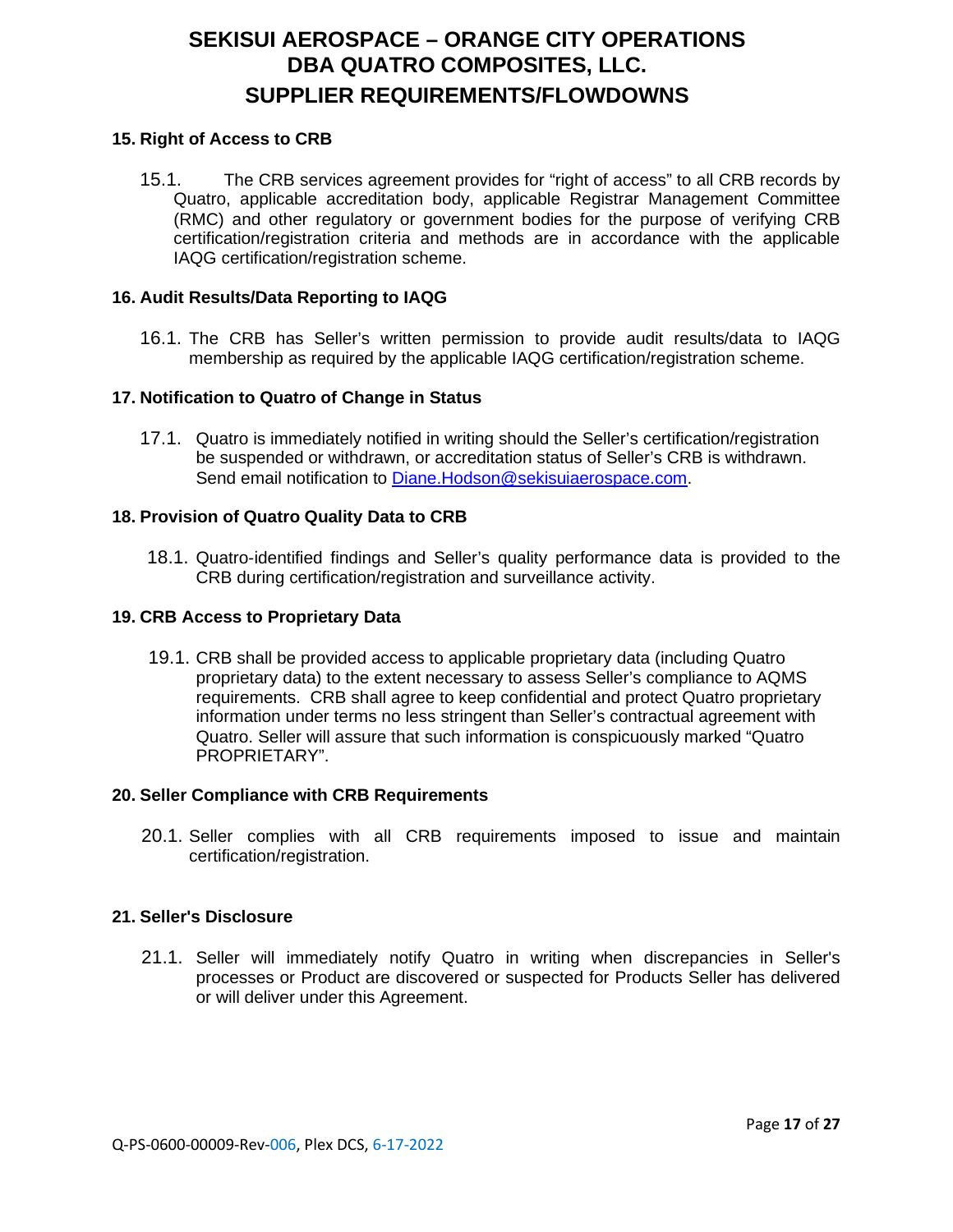### **ATTACHMENT 13 TO SBP**

### SAFETY, HEALTH AND ENVIRONMENTAL TERMS AND CONDITIONS SUPPLEMENT FOR WORK AT OR WITHIN THE VICINITY OF A Quatro FACILITY

In the event Seller or Seller's subcontractor(s) or supplier(s) performs any aspect of Seller's work under this Agreement involving activities potentially creating environmental or safety issues, including but not limited to manufacturing activities, on property owned, leased, or controlled by Quatro (hereinafter "On-Site Work"), Seller shall comply with all of the following terms and conditions with respect to that work. This requirement shall not apply to work performed on property owned or leased by Quatro and leased or subleased by Quatro to Seller or a subcontractor or supplier of Seller, except to the extent that Quatro employees are, or are expected to be, regularly or repeatedly involved in conjunction with employees of Seller, its subcontractor(s) or supplier(s) in activities potentially creating environmental or safety issues, including but not limited to manufacturing activities, at such leased property.

In the event that Seller or Seller's Subcontractor(s) or supplier(s) perform any aspect of Seller's work under this Agreement involving activities potentially creating environmental or safety issues, including but not limited to manufacturing activities, within 20 miles of any property owned, operated, leased, or controlled by Quatro, Seller shall comply with the provisions of section 4, below, with respect to that work.

- **1. General:** Seller should be aware of their role and contribution to product safety.
	- a. Seller's Sole Responsibility for Safety & Environmental Protection. Seller shall at all times be solely responsible for all aspects of safety and environmental protection in connection with the On-Site Work, including initiating, maintaining, and supervising all safety and environmental precautions and programs. Such responsibility for safety includes, without limitation, the obligations set forth in Section 2 (Safety) of this SBP Attachment 13. Such responsibility for environmental protection includes, without limitation, the obligations set forth in Section 3 (Environmental) of this SBP Attachment 13. Seller shall at all times perform the On-Site Work, or ensure that it is performed by its Subcontractors or Suppliers, in a manner to avoid the risks of bodily injury to persons and damage to property or the environment. Seller shall promptly take all precautions that are necessary and adequate against any conditions that involve such risks. Seller shall continuously inspect all On-Site Work, materials, and equipment to discover the existence of any such conditions and shall be solely responsible for discovery and correction of any such conditions.
	- b. No Quatro Responsibility for Seller's Safety or Environmental Performance. Quatro shall have no responsibility for the safety or environmental performance of Seller or Seller's subcontractors or suppliers in performing their On-Site Work, or any aspect of safety or environmental protection in connection that work, including all safety and environmental precautions and programs of Seller.
	- c. On-Site Provider Requirements.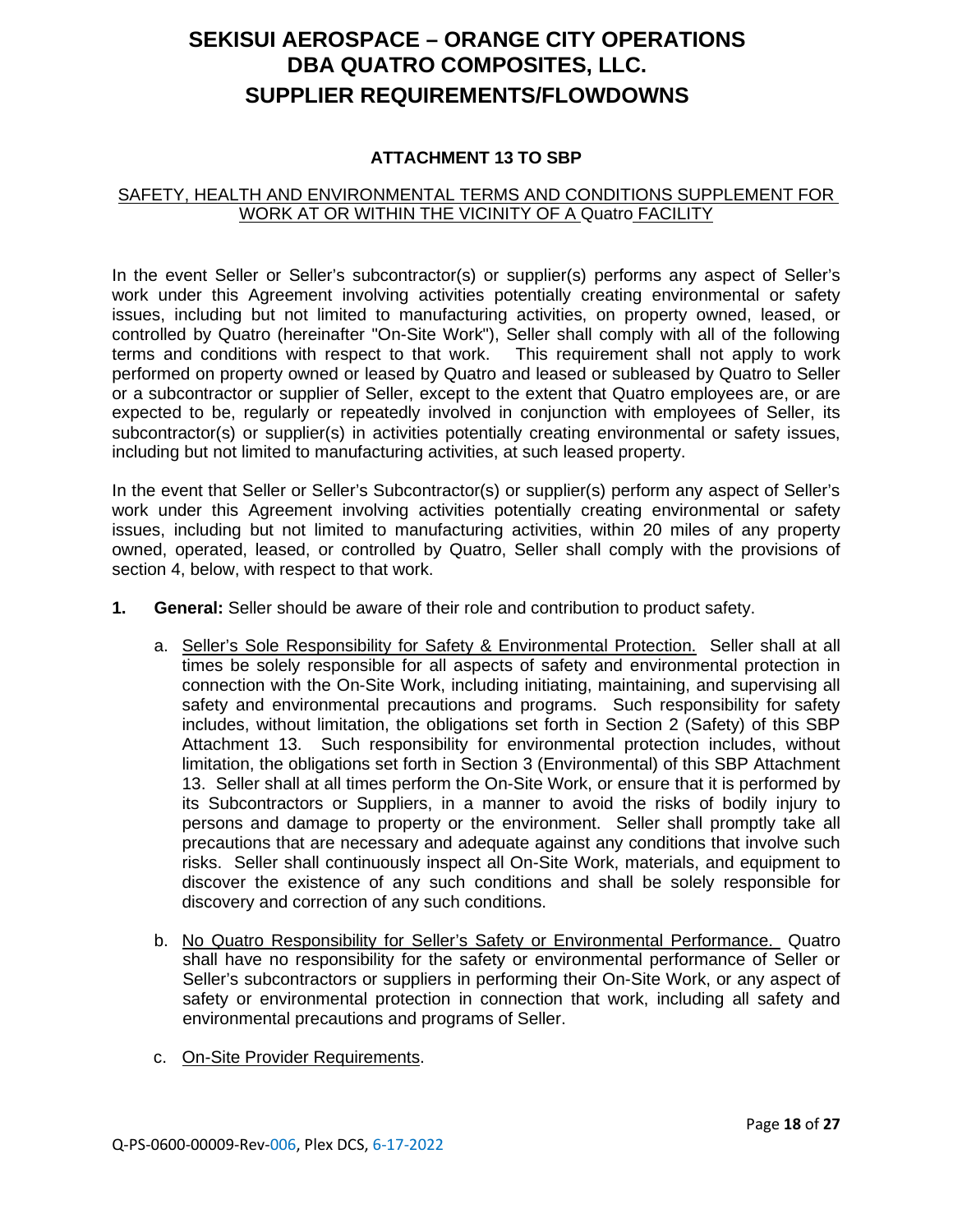- i. For On-Site Work performed at the Quatro, Seller shall comply, and ensure that all of its subcontractors and suppliers comply with the applicable requirements of this SBP Attachment 13. In addition, if On-Site Work will be performed on the **Boeing Everett** site, Seller shall comply and ensure that its subcontractors and suppliers comply with the requirements set forth in Boeing document D6-83676 "Everett On-Site Provider Manual (SHEA) for Aircraft Production", (hereinafter "Everett On-Site Manual") as may be revised by Boeing from time to time. If On-Site Work will be performed other than on the Boeing Everett site, Seller shall comply, and ensure that all of its subcontractors and suppliers comply with such other Boeing site's safety and environmental rules and planning procedures for on-site providers. The presence or absence of a specific requirement in this SBP Attachment 13, the Everett On-Site Manual, or other Boeing sites' safety and environmental rules and planning procedures for on-site providers does not relieve Seller from its obligations under this Agreement (including but not limited to compliance with applicable law) nor prohibit Boeing from providing additional requirements when warranted by the On-Site Work.
- ii. By providing requirements in this SBP Attachment 13, the Everett On-Site Manual, or other Boeing Sites' safety and environmental rules and planning procedures for on-site providers, or through additional requirements when warranted by the work, or by providing consultation or assistance to Seller, Boeing assumes no control or responsibility whatsoever for any aspect of the On-Site Work which shall remain solely with Seller. Any such requirements, consultation or assistance, are not intended to be all inclusive, and Seller and its subcontractors and suppliers shall supplement any such requirements in their safety and environmental plans as necessary and appropriate to assure safety and environmental protection. Where any provision of applicable law or this Agreement is more protective than the applicable provisions of the Everett On-Site Manual, or other Boeing Sites' safety and environmental rules and planning procedures for on-site providers, or any additional requirements, consultation or assistance given by Boeing, the most protective of such provisions shall be followed.
- d. Environmental Indemnification. Seller shall indemnify, and hold harmless The Boeing Company, its subsidiaries, and their directors, officers, employees, and agents (the "Boeing Indemnities") from and against: (a) all actions, causes of action, liabilities, claims, suits, judgments, liens, awards, fines, penalties, forfeitures and damages, of any kind and nature whatsoever (hereinafter "Claims"), (b) any expenses incurred in connection with the investigation or monitoring of environmental conditions(c) any cleanup costs or other expenses incurred in connection with any cleanup, containment, remedial, removal, or restoration work, to the extent necessary under applicable law, and (d) expenses, costs of litigation and counsel fees related thereto or incident to establishing the right to indemnification, to the extent such Claims, costs, expenses, etc. arise out of an act or omission by Seller or any of its subcontractors or suppliers in connection with the performance of On-Site Work which (i) results in the release, or threatened or suspected release, of any pollutants, hazardous substances, hazardous chemicals, toxic substances, hazardous wastes, dangerous wastes (as those terms are defined herein and/or under any applicable law), or contaminants of any kind into the environment, or (ii) constitutes a violation of applicable law concerning environmental protection. In no event shall Seller's obligations hereunder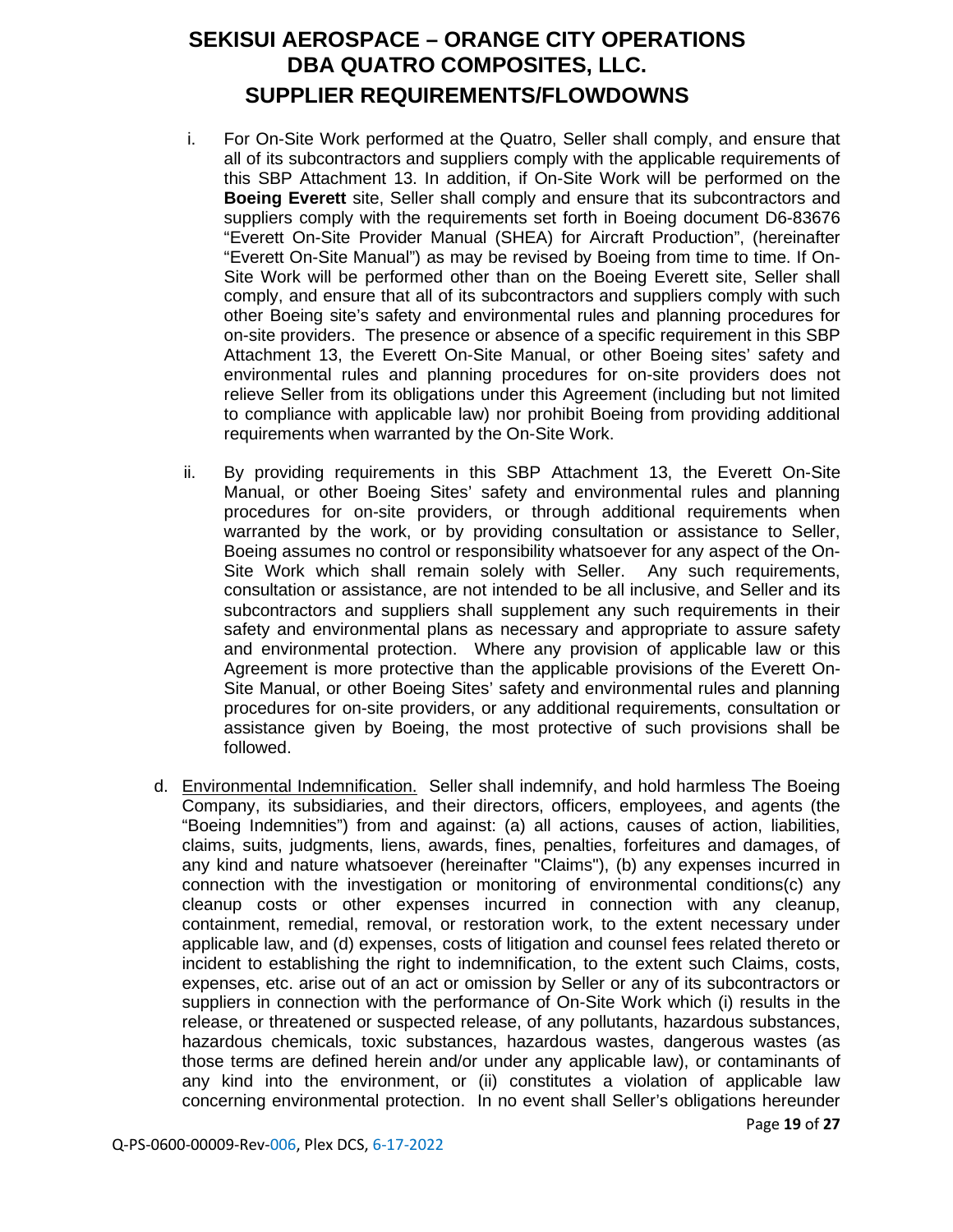be limited to the extent of any insurance available to or provided by Seller or any subcontractor or supplier thereof.

- e. Observations. Boeing/ Quatro personnel may, but are not required to, visit an On-Site Work area at any time to observe Seller's performance under this SBP Attachment 13. Seller recognizes and agrees that any such visits or observations will neither relieve Seller of its sole responsibility for all aspects of safety and environmental protection in connection with the On-Site Work, nor create or constitute actual control or the right to control such safety or environmental performance by Boeing/ Quatro. Neither Quatro observations, or visits, nor any actions or inactions during or as a result of such visits or observations shall give rise to a duty, responsibility, or liability of Quatro to Seller, any Subcontractor or Supplier, or any of their agents or employees.
- f. Review of Plans. Review of any Project-Specific Safety and Environmental Plan, or component thereof, required to be developed by Seller by the Everett On-Site Manual, or another Boeing Site's safety and environmental rules and planning procedures for on-site providers, shall not:
	- i. Relieve in any manner Seller of its sole responsibility for safety and environmental protection in connection with its On-Site Work.
	- ii. Be construed as limiting in any manner Seller's obligation to initiate, maintain and supervise safety and environmental precautions and programs necessary or required to provide safe and environmentally protective working conditions at the On-Site Work area.
	- iii. Indicate Quatro Composites control over the manner in which Seller performs its work or supervises its employees.
	- iv. Create any liability for Boeing.

## **2. Safety:**

a. Safety Programs and Planning. Although Seller has sole responsibility for safety in connection with the On-Site Work, Boeing has responsibility for the safety of its own employees. Accordingly, any Project-Specific Safety and Environmental Plan required by the Everett On-Site Manual, or another Boeing Site's safety and environmental rules and planning procedures for on-site providers, shall include health and safety provisions (including but not limited to an Accident Prevention Programs to the extent required under Washington Administrative Code (WAC) Section 296-800-140 et seq.) for Seller and any of its subcontractors or suppliers who will perform On-Site Work, in detail commensurate with the nature of that work. Such provisions shall describe anticipated hazards and control methods Seller will employ to provide adequate safeguards for all personnel performing the On-Site Work, On-Site Work area invitees, Boeing agents and employees, and the public; and shall describe housekeeping measures.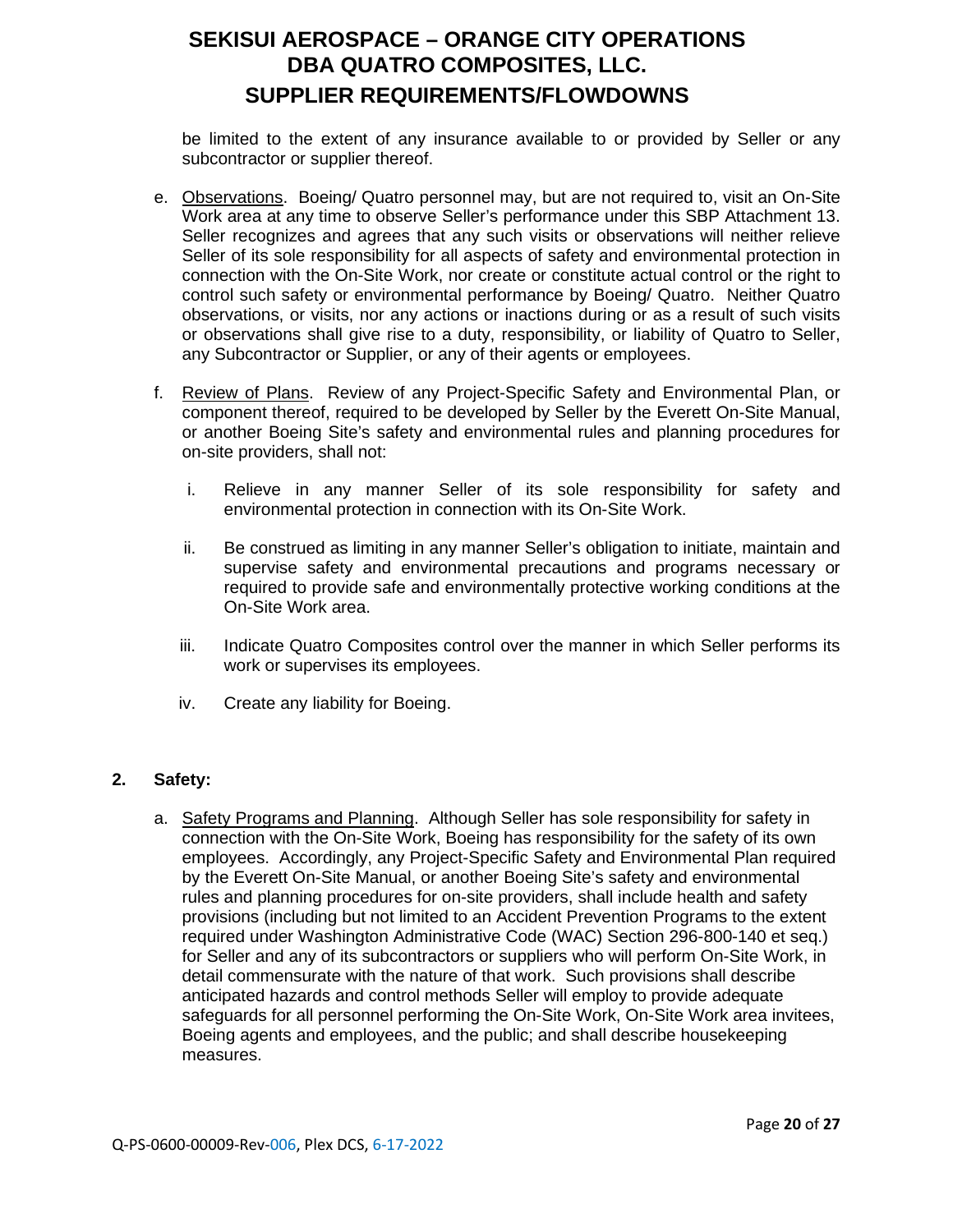Seller shall adhere to these provisions, and ensure that all of its subcontractors and suppliers performing On-Site Work adhere to these provisions.

- b. Safety Representative. Seller shall appoint a competent safety representative with full authority to coordinate, implement, and enforce Seller's health and safety provisions and shall authorize such representative to devote whatever time is necessary to properly perform such duties. The safety representative shall attend all safety meetings and participate fully in all activities outlined in Seller's health and safety provisions.
- c. Safety Equipment. Unless prior contractual agreements are made, Seller shall furnish appropriate safety equipment for the On-Site Work and train appropriate personnel in the use of the equipment. In all situations, Seller shall remain responsible to enforce the use of such equipment by its employees. Seller shall ensure that each of its subcontractors and suppliers on site furnishes appropriate safety equipment for the On-Site Work, trains appropriate personnel in the use of the equipment, and enforces the use of such equipment by its employees.
- d. Payment for Emergency Services. When any employee of Seller or any of its subcontractors or suppliers on site, who is engaged in any activity related to the On-Site Work, requires the services of an ambulance, physician, hospital, or other provider, Seller shall pay or arrange for such subcontractor or supplier, or employee to pay all charges for any such services directly to the provider of such services.

### **3. Environmental:**

### a. Waste Management Planning

- i The Project-Specific Safety and Environmental Plan required by the Everett On-Site Manual, or another Boeing Site's safety and environmental rules and planning procedures for on-site providers, shall include waste management provisions (for hazardous and non-hazardous waste) which must be approved in writing by Boeing prior to the start of On-Site Work. The provisions must include the following elements:
	- 1. A description of all types of waste expected to be generated by the On-Site Work including anticipated volumes.
	- 2. A description of where and how all waste will be accumulated prior to disposal.
	- 3. Designated disposal and/or recycling destinations for all waste.
	- 4. All hazardous waste generated at a Boeing site shall be disposed of by The Boeing Company. Seller, its subcontractors or suppliers shall not remove *hazardous waste* from the On-Site Work Site.
	- 5. Planning to maximize the use, reuse, and recycling of any waste to the greatest extent feasible with consideration to cost.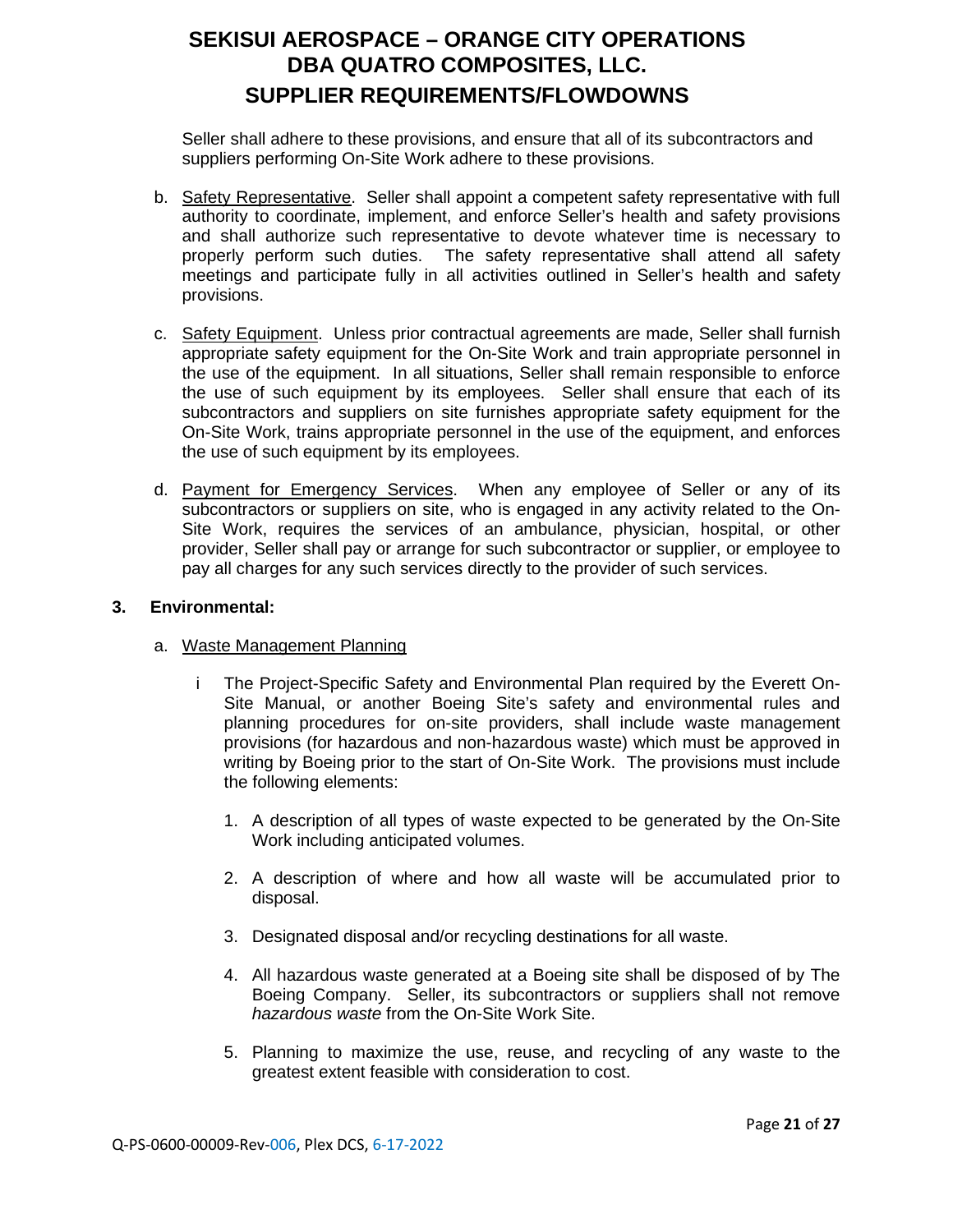- ii If additional or unanticipated amounts of waste/materials are generated or encountered on-site, Seller shall advise Boeing as soon as possible, and manage that waste/material on site as directed by Boeing.
- b. Known Work Area Hazardous Materials. Before On-Site Work is commenced, Seller shall obtain from Boeing information regarding the existence of any known asbestos, petroleum, polychlorinated biphenyl (PCB), or other hazardous materials in a hazardous condition at the site that may present a risk to persons in or around the work area.
- c. Other Hazardous Materials. If, in the course of the On-Site Work, Seller or any of its subcontractors or suppliers encounters materials reasonably believed to be petroleum, PCBs, or other hazardous materials, which were not previously disclosed by Boeing and which could present a risk to persons in or around the area, or which may result in a release to the environment, Seller shall immediately suspend the work in the area affected and immediately report, in writing, the condition to Boeing. The work in the affected area shall not thereafter be resumed except by written agreement of Boeing and Seller. The work in the affected area shall be resumed in the absence of the hazardous material or when the hazardous condition has been made safe through engineering or administrative controls. It is contemplated by the parties that if remediation of the area is necessary, Boeing will contract with the appropriate remediation contractor to remedy the area.
- d. Asbestos
	- i Activities that would result in disturbing asbestos containing material or otherwise result in asbestos particles becoming airborne shall not be performed by Seller or any of its subcontractors or suppliers. If in the course of the work at the site, Seller or any of its subcontractors or suppliers encounters any suspect material (materials of the type and age that could contain asbestos and have not been determined to be asbestos free), Seller shall immediately suspend work in the area affected and immediately report the condition to Boeing in writing. The work in the affected area shall not be resumed except by written agreement of Boeing and Seller. The work in the affected area shall be resumed in the absence of the asbestos or when the hazardous condition has been made safe through engineering or administrative controls. It is contemplated by the parties that if asbestos abatement in the area is necessary, Boeing will contract with the appropriate abatement contractor to perform that work.
	- ii No material containing asbestos may be used or installed without the written permission of Boeing. When requested by Boeing, Seller shall provide written verification that no materials containing asbestos have been installed as part of the work.
- e. Wastewater Handling and Stormwater Management. If Seller or any of its subcontractors or suppliers expect to produce wastewater in performance of the On-Site Work, including, but not limited to, water produced in subsurface dewatering, or expects to handle hazardous substances or other pollutants in an area that may be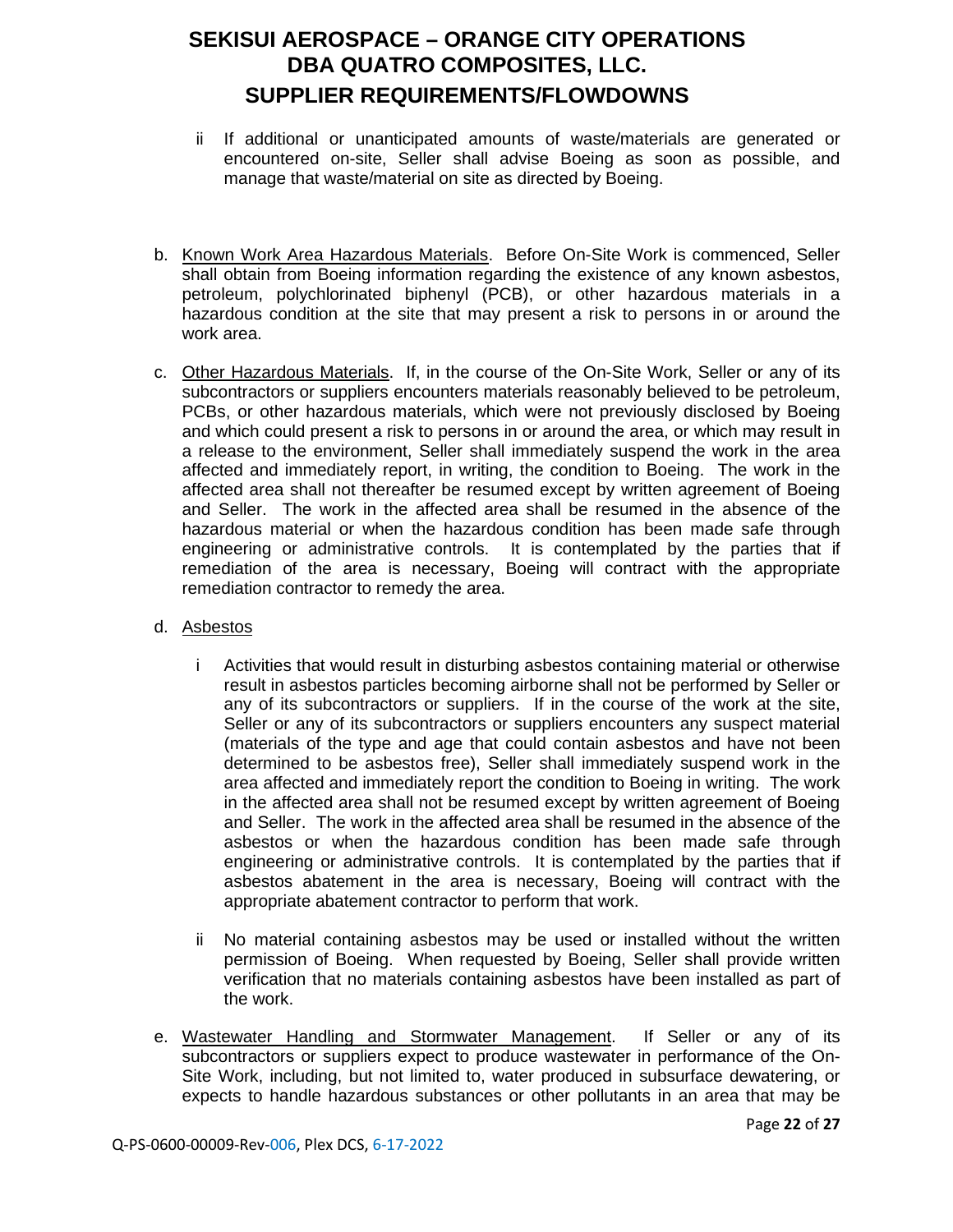exposed to stormwater, the Project-Specific Safety and Environmental Plan required by the Everett On-Site Manual, or another Boeing Sites' safety and environmental rules and planning procedures for on-site providers, shall include provisions to be approved by Boeing for handling such wastewater or stormwater. Both the control and discharge of wastewater and/or stormwater shall be addressed in such provisions. The provisions shall be drafted to adhere to applicable law and the Boeing site's Storm Water Pollution Prevention Plan, National Pollution Discharge Elimination System Permit, and Sanitary Sewer System Discharge Permit, as applicable. Boeing will inform Seller of such permit requirements. Seller and its Subcontractors shall adhere to these provisions.

- f. Air Pollution Control. If Seller or any of its subcontractors or suppliers expect to produce emissions of any air pollutant or contaminant in the performance of the On-Site Work, the Project-Specific Safety and Environmental Plan required by the Everett On-Site Manual, or another Boeing Sites' safety and environmental rules and planning procedures for on-site providers, shall include provisions to be approved by Boeing for minimizing such emissions. Such provisions shall be drafted to assure compliance with all applicable law and any applicable requirements of any orders, permits or approvals issued to or in the name of Boeing, including but not limited to any applicable Air Operating Permit. Boeing will inform Seller of such applicable requirements. Seller and its subcontractors and supplier shall adhere to these provisions.
- g. Emergency Response and Reporting of Spills or Releases. If Seller or any of its subcontractors or suppliers expects to bring, use, produce, encounter or handle any hazardous materials on site, Seller shall notify Quatro Procurement Representative and shall obtain from Boeing information regarding the applicable plans and procedures for emergency response to spills or releases of hazardous materials. Seller and its Subcontractors or Suppliers shall undertake immediate response to incidental spills or releases to contain the spill or release, where the substance can be absorbed, neutralized, or otherwise controlled to prevent spreading, but only to the extent such response can be undertaken without posing a physical danger to the responding personnel or others nearby.

When Seller or any of its subcontractors or suppliers discovers a spill or release, whether or not Seller or any of its subcontractors or suppliers undertakes such response, Seller, subcontractor or supplier shall notify Boeing emergency response personnel identified in the Boeing emergency response plan and procedures and Quatro Procurement Representative. Unless the duty to report any such spills or releases to a governmental agency is imposed by law directly on Seller or its subcontractor, or supplier, Boeing shall perform such reporting. Seller and its subcontractors shall cooperate fully with Boeing in ensuring timely and complete reporting and response. If Seller or its subcontractor or supplier is itself required by law to make notification of a spill or release then Seller or its subcontractor or supplier undertaking such notification shall immediately inform Quatro Procurement Representative in detail regarding such notification.

h. Nuisance and Polluting Activity Prohibited. Polluting, dumping or discharging of any harmful, noxious, or regulated materials (such as concrete truck washout, vehicle maintenance fluids, residue from saw cutting operations, solid waste, and hazardous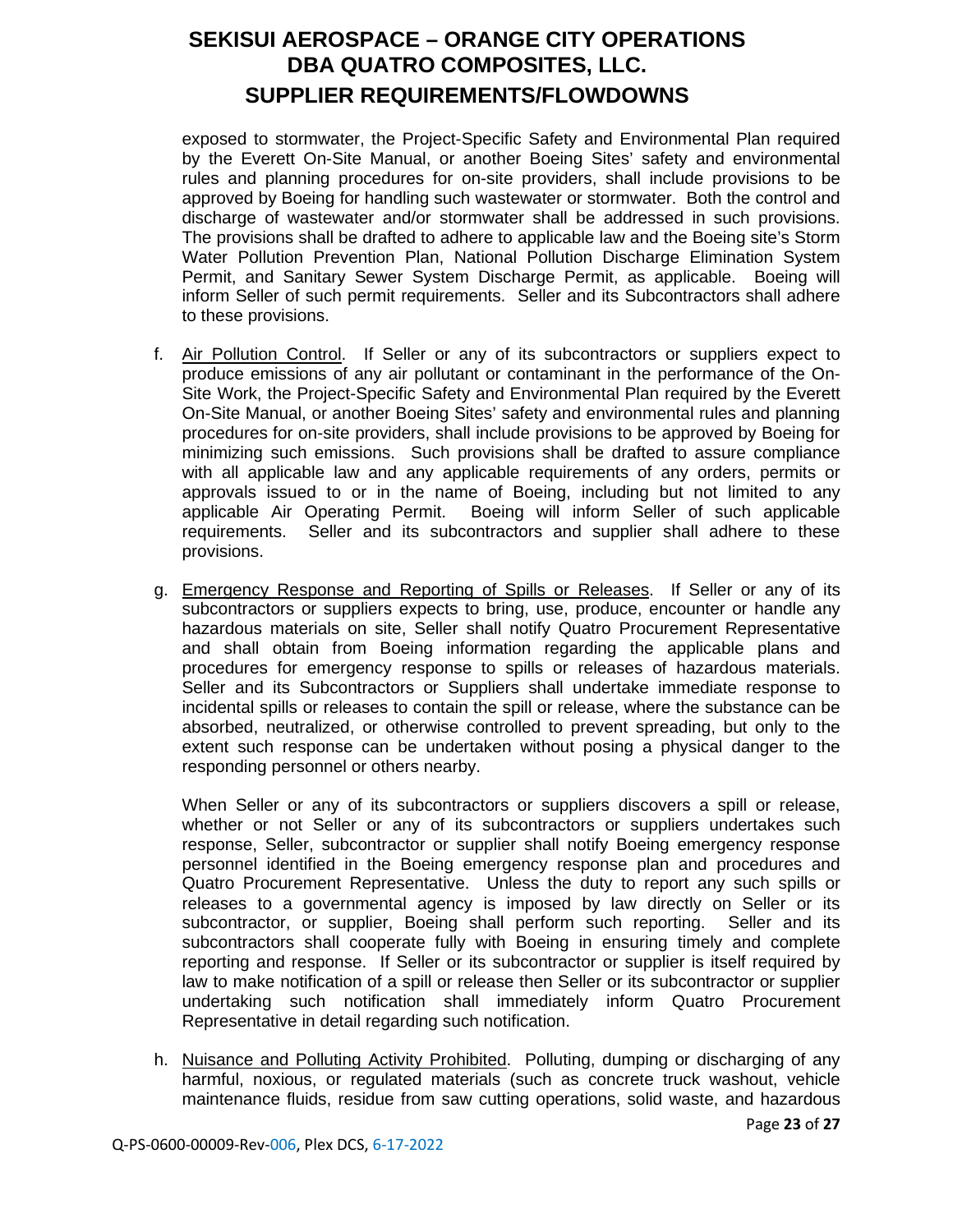materials) into the building drains, streams, waterways, holding ponds or to the ground surface shall not be permitted. Further, Seller shall conduct its activities and ensure that its subcontractors and suppliers conduct their activities in such fashion to avoid creating any nuisance conditions, including but not limited to suppression of noise and dust, control of erosion, and implementation of other measures as necessary to minimize the off-site effects of work activities.

### **4. Compliance and Cooperation Regarding Orders, Permits and Approvals and Applicable Laws:**

- a. Compliance with Quatro Orders, Permits and Approvals and Applicable Laws. Seller's obligation to comply with all laws as set forth in GTA 21.1 shall include without limitation compliance with all Environmental Laws and Requirements and all Health and Safety Laws and Requirements and the provisions of all orders, permits and approvals now or hereafter held by, or issued to or in the name of Boeing, which are applicable to Seller's performance under this Agreement. Such orders, permits and approvals include without limitation those issued under the Environmental Laws and Requirements and all Health and Safety Laws and Requirements. In addition, Seller shall not take, nor allow any of its subcontractors or suppliers to take, any action that would hinder Quatro ability to comply with the provisions of any order, permit or approval applicable to Quatro operations.
- b. Reporting Under Applicable Laws, Orders, Permits and Approvals. To the extent that Boeing is required under any Environmental Laws and Requirements or any Health and Safety Laws and Requirements or any order, permit or approval issued thereunder, to report or otherwise provide to any governmental authority or agency or Quatro employees, any information or data (including but not limited to the status of compliance and/or performance under any such laws, requirements, orders, permits or approvals) and such information or data relates in any way to Seller's performance under this Agreement, Seller shall upon request of Boeing promptly provide to Boeing any such information or data. Upon request of Boeing, a Seller responsible official shall also certify to Boeing that the information or data provided is true, accurate and complete, and that such performance was during the relevant period in compliance with the applicable provisions of the relevant Environmental Laws and Requirements, Health and Safety Laws and Requirements, orders, permits and approvals. If Quatro request sets out a periodic schedule and/or format for the provision of any such information or data to Boeing, Seller shall adhere to that schedule and/or format.
- c. Transfer of Quatro Orders, Permits and Approvals. In the event that any order, permit or approval now or hereafter held by, or issued to or in the name of Boeing, contains provisions applicable to Seller's performance under this Agreement, Seller shall, upon request of Boeing, accept transfer of the order, permit or approval or that portion thereof applicable to such performance, along with any other provisions that the issuing governmental authority may lawfully require be contained therein as a condition of the transfer. This obligation includes without limitation, an obligation on the part of Seller to diligently cooperate with Boeing in applying to the relevant governmental authority for, and diligently pursuing, such transfer.
- d. Seller's Acquisition of Independent Orders, Permits or Approvals. In the event that any order, permit or approval now or hereafter held by, or issued to or in the name of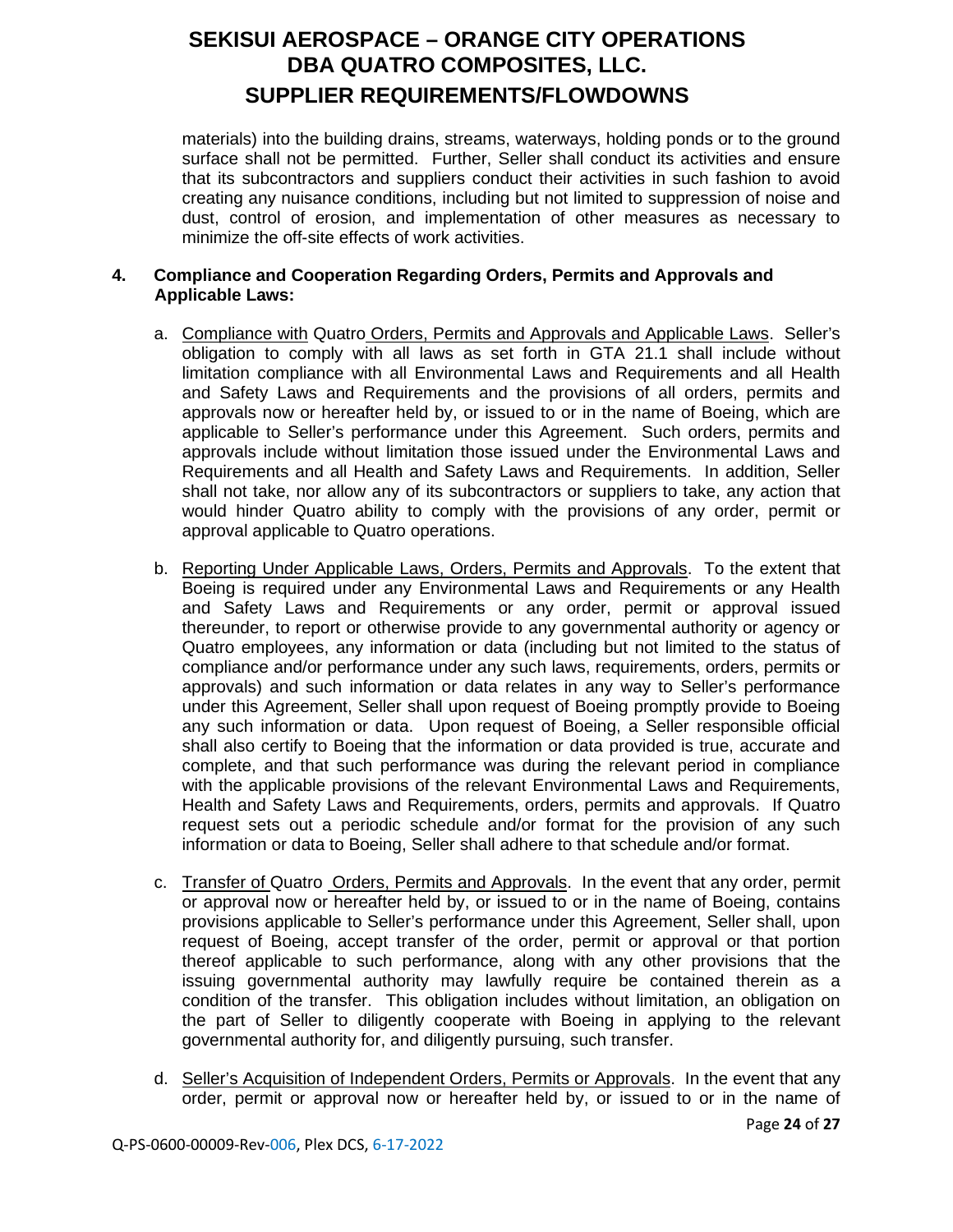Boeing, contains provisions applicable to Seller's performance under this Agreement, Seller shall, upon request of Boeing, apply for, diligently pursue, and accept issuance of an independent order, permit or approval containing those provisions applicable to such performance and any other provisions that the issuing governmental authority may lawfully require be contained therein.

e. Seller's Cooperation in Applying for and Pursuing Additional Orders, Permits or Approvals. If Boeing determines in its sole discretion that any additional order, permit or approval is necessary or desirable for its purposes, and such order permit or approval might contain provisions applicable to Seller's performance under this Agreement, Seller shall, upon request of Boeing, cooperate with Boeing in the application for, and diligent pursuit of such order, permit or approval.

### **5. Definitions:**

- a. Dangerous waste means any discarded, useless, unwanted, or abandoned substances including, but not limited to, certain pesticides, or any residues or containers of those substances which are disposed of in such a quantity or concentration that would pose a substantial presence or potential hazard to human health, wildlife, or the environment because those wastes or constituents or combinations of those wastes:
	- i. Have short-lived, toxic properties that may cause death, injury, or illness or have mutagenic, teratogenic, or carcinogenic properties; or
	- ii. Are corrosive, explosive, flammable, or may generate pressure through decomposition or other means.
- b. Environmental Laws and Requirements means all applicable federal, state and local laws, regulations, ordinances and standards related to protection of the environment.
- c. Hazardous material means any material or product which contains a substance required by Federal Regulation to have a Material Safety Data Sheet (MSDS), and/or which represents an environmental or health hazard during shipment, receipt, use, treatment or disposal. A hazardous material may be reactive, ignitable, explosive, corrosive, toxic, or radioactive, and may be in solid, liquid, or gaseous form.
- d. Hazardous substance means any hazardous substance listed in accordance with Section 313 of Title III of the Superfund Amendments and Reauthorization Act and all ozone depleting compounds as defined by the Montreal Protocol of October 1987 and any further updates of the Montreal Protocol.
- e. Hazardous waste includes all dangerous and extremely hazardous wastes but does not include radioactive wastes or a substance composed of both radioactive and hazardous components; and does not include any hazardous waste generated as a result of a remedial action under state or federal law.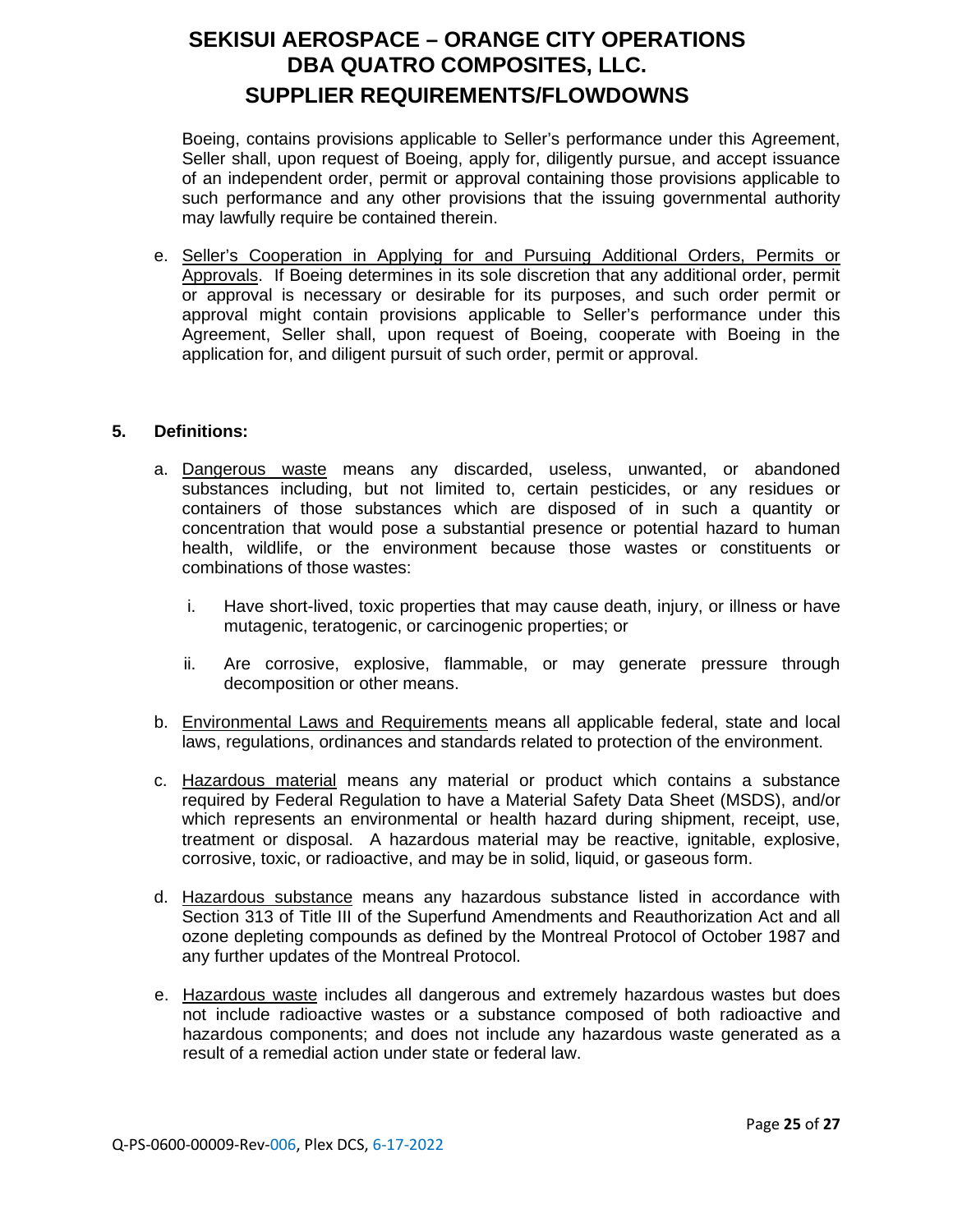f. Health and Safety Laws and Requirements means all applicable federal, state and local laws, regulations, ordinances and standards related to worker health and safety.

| Revision Log:  |     |                                                                                                                                                                                                                                                                                                                                                             |
|----------------|-----|-------------------------------------------------------------------------------------------------------------------------------------------------------------------------------------------------------------------------------------------------------------------------------------------------------------------------------------------------------------|
| Date           | Rev | Change                                                                                                                                                                                                                                                                                                                                                      |
| 02-14-2014     | 001 | New release                                                                                                                                                                                                                                                                                                                                                 |
| $1 - 19 - 15$  | 002 | Rev level added. Name changed from 'P-0600-00007' to 'Q-PS-<br>0600-00004'                                                                                                                                                                                                                                                                                  |
| 04-24-2015     | 003 | Added Rev Log. Added section 1.2: Seller hereby grants, and shall<br>cause any of its subcontractors or suppliers to grant, to the right of<br>access by our organization, our customers and regulatory authorities<br>to the applicable areas of all facilities, at any level of the supply<br>chain, involved in the order and to all applicable records. |
| 6-24-2016      | 005 | Added section 2.8, added section 19.0 Prevention of Counterfeit<br>Goods, and updated section 17.1 from Ren Eide's email to Jim<br>Oswald's email address.                                                                                                                                                                                                  |
| 4-24-2017      | 006 | Added 11.1.1.1.6 pertaining to Human Trafficking. Added Section<br>20, detailing contractor requirements for Human Trafficking.                                                                                                                                                                                                                             |
| $1 - 3 - 2018$ | 003 | Incorporated G-WI-0600-00004 Flow Down Requirements to<br>Suppliers into this document and updated document title. Added<br>verbiage regarding supplier awareness of ethical behavior and<br>product safety to meet AS9100D requirement. Wherever "Quatro<br>Composites" mentioned in document, changed to "Quatro".                                        |
| 3-4-2020       | 004 | Changed company name in document heading to SEKISUI<br>Aerospace - Orange City Operations dba Quatro Composites, LLC.<br>Updated Jim Oswald's email address. Under record retention,<br>updated supplier product record retention from 2 years to 10 years to<br>match verbiage on Terms and Conditions document 40502L.                                    |
| 2-22-2022      | 005 | Added -19.4. Per S-1000, all materials and parts for GE-A parts<br>must define GE-A as the end user. Updated with Diane Hodson's<br>email address                                                                                                                                                                                                           |
| 6-17-2022      | 006 | Added to "Change Notification" section: Quatro must be notified if<br>there is a change in sub-tiers.                                                                                                                                                                                                                                                       |